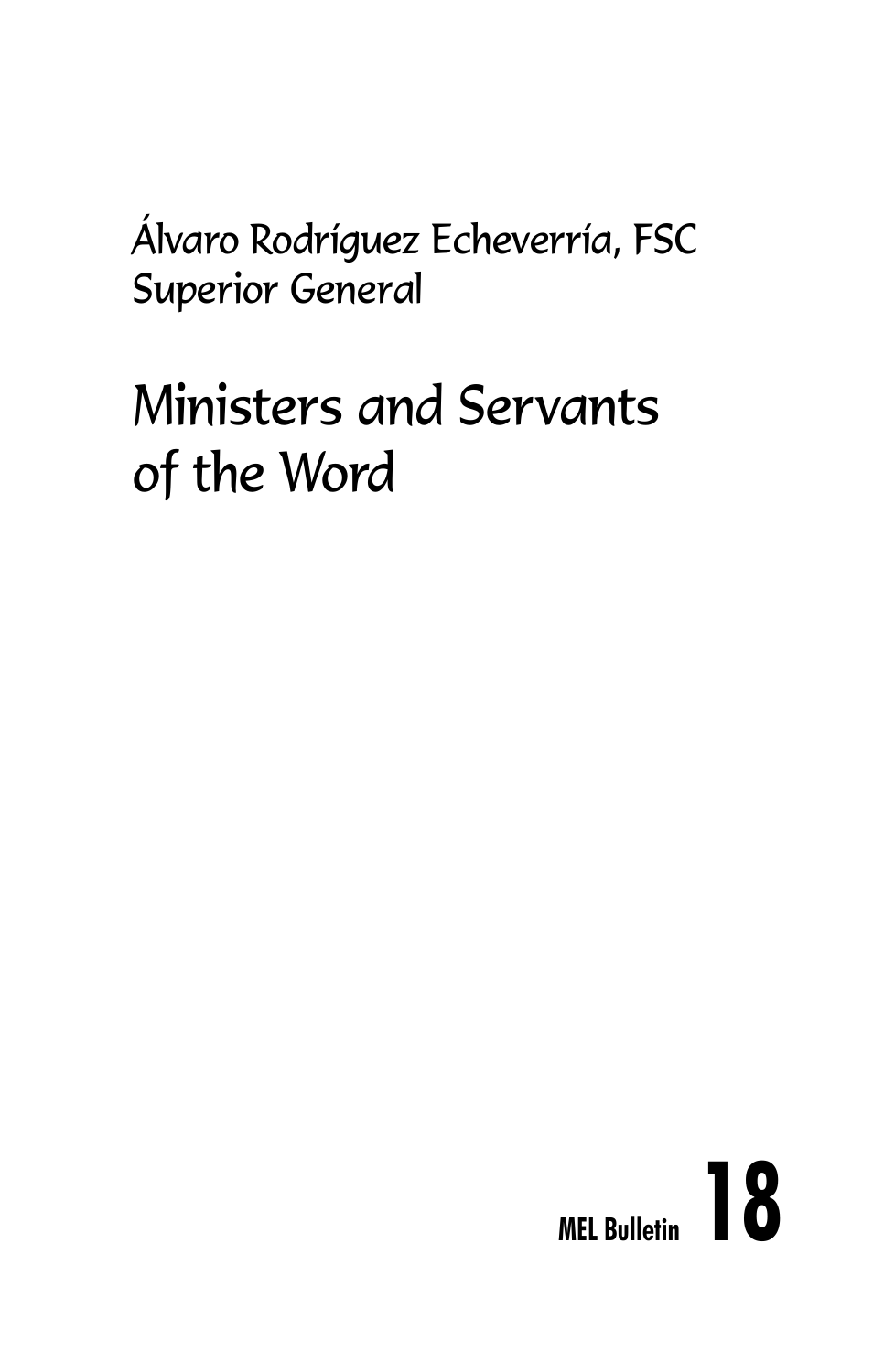Brothers of the Christian Schools Via Aurelia 476 00165 Rome, Italy

May 2005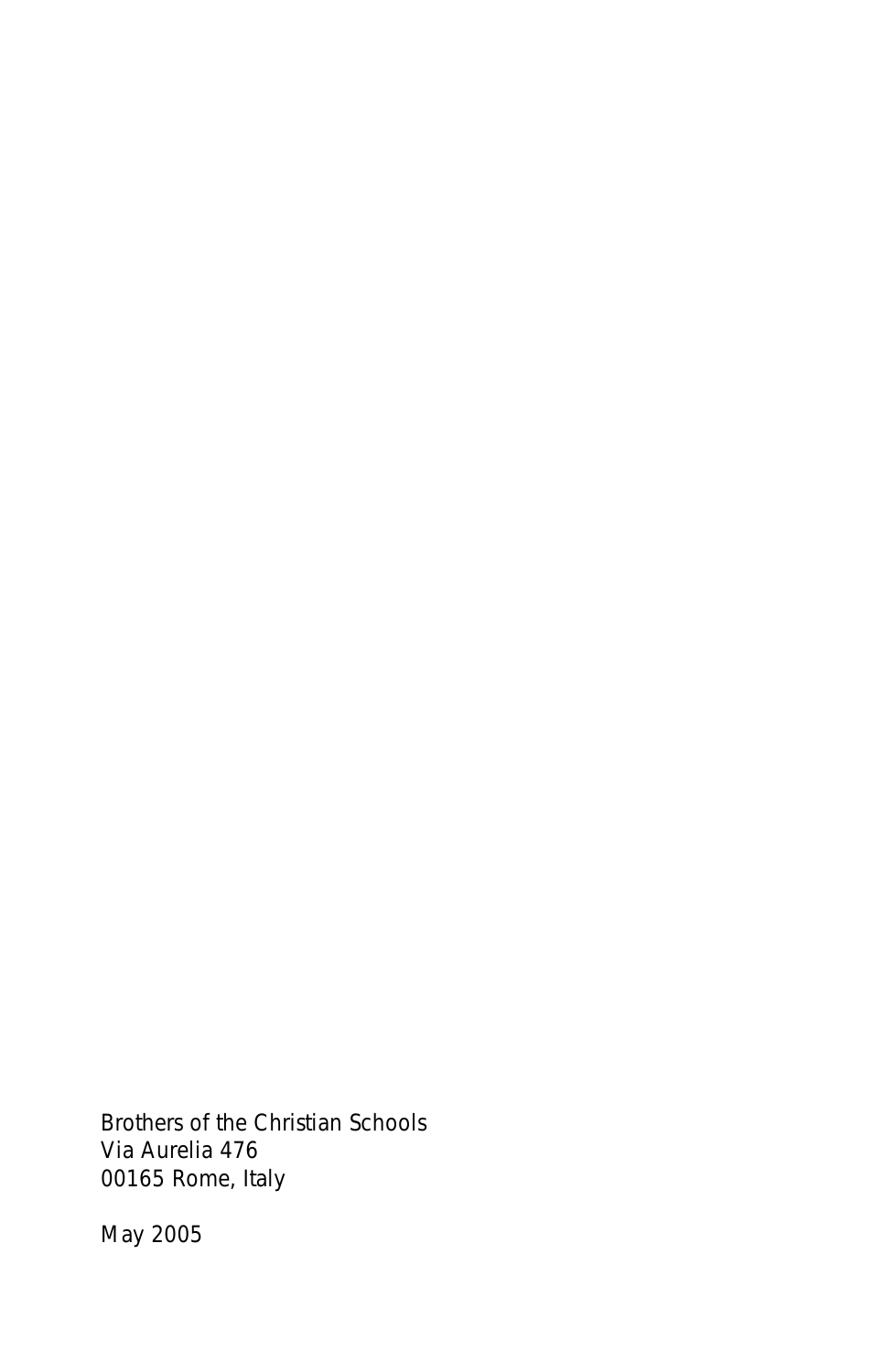The contents of this MEL booklet were published on Dec. 25<sup>th</sup> 2004, as the central part of the annual Pastoral Letter of Br. Alvaro Rodríguez Echeverría, Superior General of the Brothers. Conscious of its interest and validity for all the educators in the faith in our Lasallian institutions, we are publishing it, with appropriate modifications, in this edition of the MEL booklets.

### References

#### **Church Documents**

- GS Gaudium et Spes Vatican II 1965.
- EN Evangelii Nuntiandi Paul VI 1976.
- RM Redemotoris Missio -John-Paul II 1990.
- NMI Novo Millenio Inuente John-Paul II 2001.

#### **Lasallian Texts**

- EMO Explanation of the Method of Interior Prayer John Baptist de La Salle
- L The Letters of John Baptist de La Salle
- MD Meditations for All the Sundays of the Year John Baptist de La Salle
- MF Meditations for the Principal Feasts of the Year John Baptist de La Salle
- MR Meditations for the Time of Retreat John Baptist de La Salle
- RC Rule of 1718 John Baptist de La Salle
- D Declaration on the Brother of the Christian Schools in the World today - 39th General Chapter - 1967
- R The Rule of the Brothers of the Christian Schools 41st General Chapter - 1987
- Cir Circular of Br. Superior General and his Council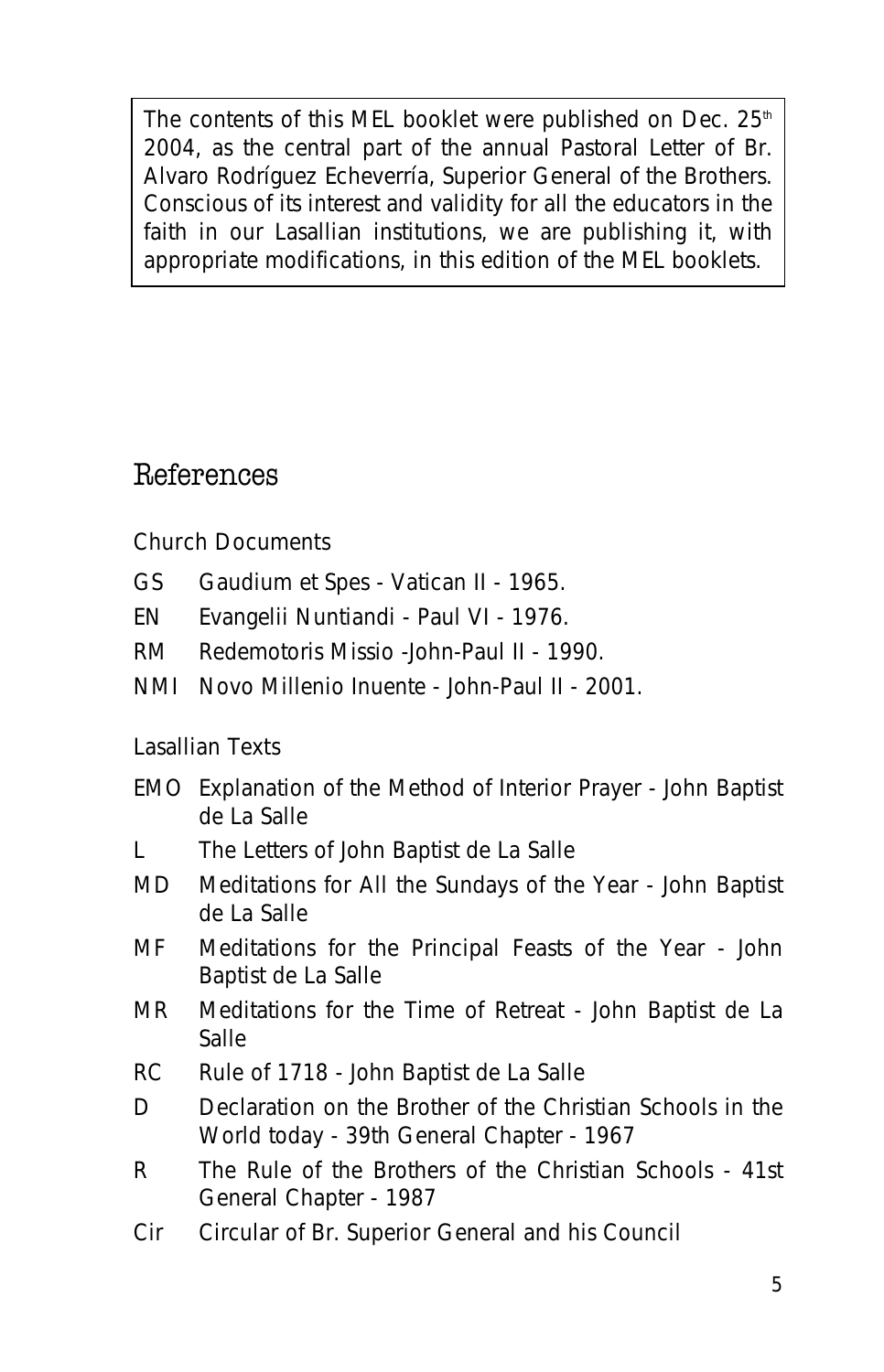1. Evangelization springs from the experience of God.

*We declare to you what was from the beginning, what we have heard, what we have seen with our eyes, what we have looked at and touched with our hands, concerning the word of life - this life was revealed, and we have seen it and testify to it, and declare to you the eternal life that was with the Father and was revealed to us - we declare to you what we have seen and heard so that you also may have fellowship with us; and truly our fellowship is with the Father and with his Son Jesus Christ. We are writing these things so that our joy may be complete* **(1 John 1: 1 - 4).**

*What we have seen, what we have heard, what we have touched...* With these marvelous words from Saint John, I begin this reflection on the evangelical mission of the Lasallian educator in the world today because I am convinced that this mission should have its source in an important experience, a personal encounter, and a passionate love that have transformed our lives. Paradoxically, if evangelization is the Word of life, its prior state is contemplative silence and loving union. As Saint John of the Cross expressed it: *The Father spoke the Word, which was his Son, and this Word he speaks in eternal silence; and in silence the soul must hear it* (Avisos-Puntos de amor, number 21).

Speaking about the encounter with Christ, B. Meyer said: *If one meets Him on His terms, there is one thing that is made clear: what is happening is a meeting and not a theory*. This is what we can sense in the life of St. John Baptist de La Salle. His meeting with Jesus, more than theory, was a founding and existential experience that transformed the criteria by which he lived, his preferences, his objectives, his life.

And this forms part of the structure of human beings, who are called from birth to love and to serve. The secret of a fulfilled life is to carry forward a program of love and service, not as a requirement imposed from outside but as a driving force that emerges from within.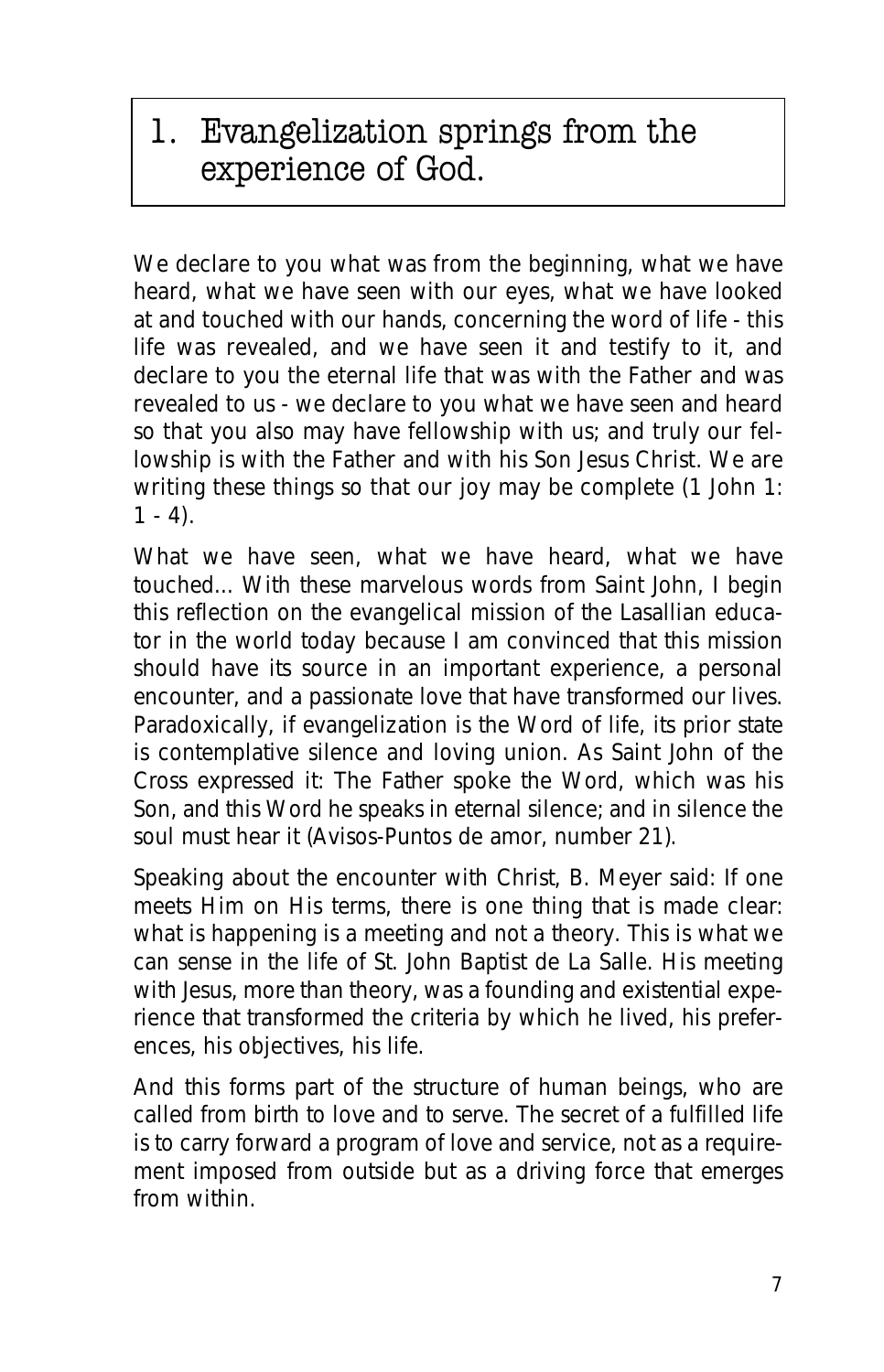The former Secretary General of the United Nations, Dag Hammarskjöld, spoke about an invitation that transformed his life: *But at some moment I did answer "Yes" to Someone - or Something - and from that hour I was certain that existence is meaningful and that, therefore, my life, in self-surrender, had a goal.*

Responding in that way, a life direction was bestowed upon Hammarskjöld. In fact, it lead him to the cross and to death. The same thing happened to Ita Ford, a Maryknoll religious Sister, who worked among those displaced by war in El Salvador in 1980. Shortly before she died, It wrote to her 16-year-old niece in the United States: *I hope that you find what it is that gives deep meaning to your life. Something that is worth living for - perhaps even dying for - something that encourages you, makes you enthusiastic, and makes you carry on. I can't tell you what it might be. That is up to you to discover, to choose and to love*. (Dean Brackley, Una vocación para mi tribu: solidaridad, ST Rivista de Telología Pastoral, July-August 2003).

Today more than ever, those enlightening words of Vatican II ring true: *We can rightly think that the future fortune of humankind is in the hands of those who are able to pass on to the coming generations reasons to live and to hope* (GS 31).

We know that the present-day world does not make easier the discovery of what might give meaning to human life in a profound sense. Today what is valued more is the insignificant, which surrounds us in our here and now and in what is immediate and pleasant. The diversion of the moment constitutes an absolute value which makes us exempt from vital searching. Having has become the ultimate end, and relativism and indifference are part of our cultural heritage. And, unfortunately, we also know that even yet in those parts of the world where religion continues to be a recognized social value, there are worrying situations. On the one hand there is a divorce between faith and life, so often reported in Latin America, for example; and still worse is religious fundamentalism which justifies terrorism in the name of God.

And nevertheless as Paul VI said: *Paradoxically, the world, in spite of innumerable signs of the rejection of God, still seeks Him, nevertheless, in unexpected ways and the world sadly feels the need, the world demands that evangelists speak about a God*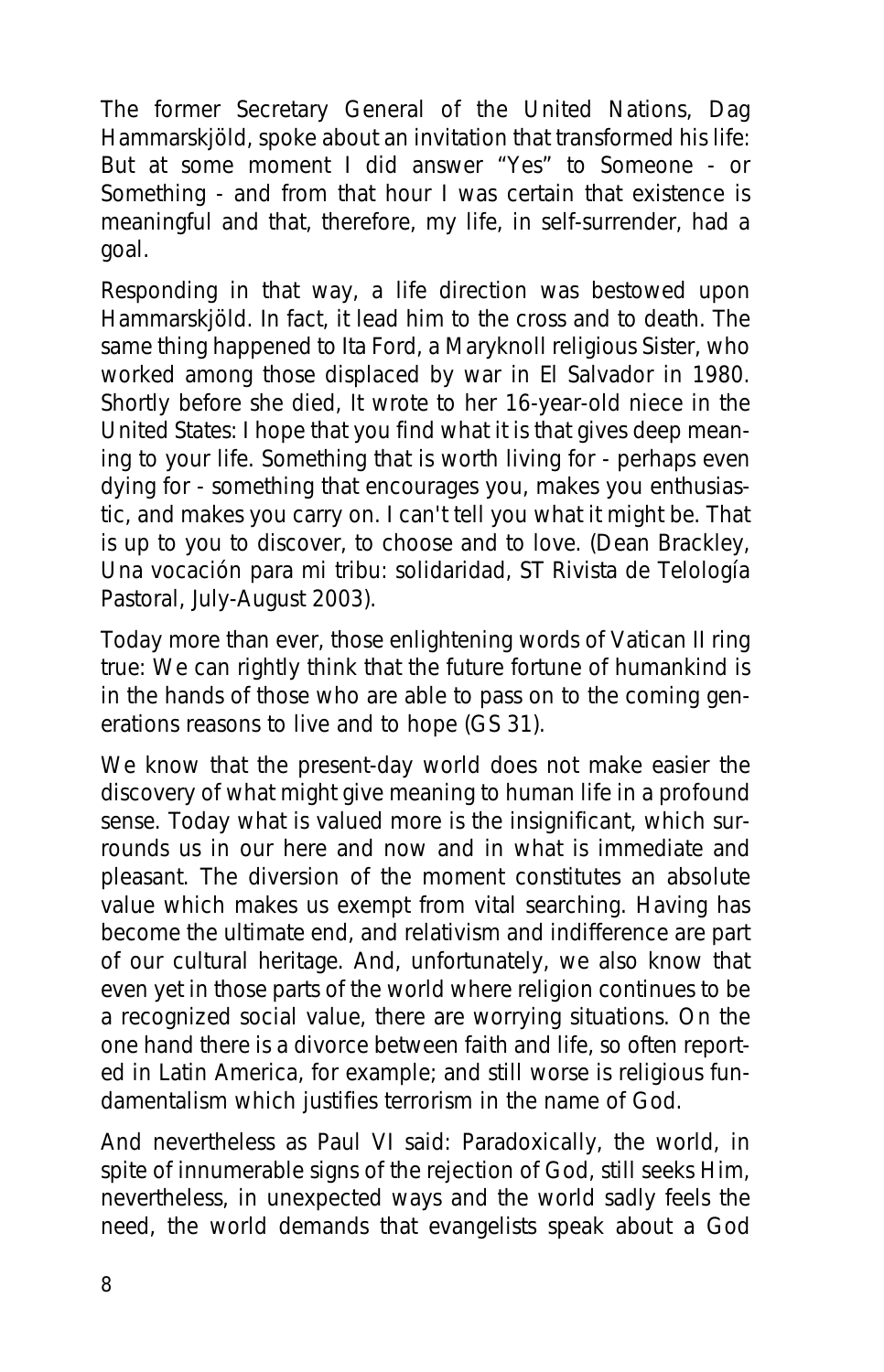*whom they themselves know and treat familiarly, as if they were seeing the Invisible* (EN 76).

Therefore, today more than ever evangelization is seen as an essential imperative. *To evangelize constitutes, basically, the proper fortune and vocation of the Church, her most profound identity* (EN 14). To evangelize, in the deepest sense of the word, is nothing more than opening ourselves to the mystery of God and the mystery of humankind. It is to discover a God who seeks humankind in a way that is unconditional and gratuitous and to discover humankind as an eternal seeker, never satisfied, always open to new adventures that respond to insatiable aspirations and desires, marked by a profound nostalgia when considering the daily experiences of loneliness, abandonment, alienation, separation, boredom, overcrowding, frustration, exclusion. This race is made faster and faster with new discoveries in space exploration, technology, genetics, etc., which show us that persons desire something more than what they have and that which they have not found.

To evangelize means to have experienced the presence of God in our lives in such a way that we naturally feel an inner strength which, like the Samaritan woman *(John 4: 28 - 30)*, we cannot keep only for ourselves. We feel impelled to bring it to others as very good news, leaving behind the water jar of our safety and certainty. We are called, above all else, to be witnesses of the Mystery.

*We declare to you what we have seen and heard, what we have touched...* This is the profound experience that has transformed our lives and that we know can also transform the lives of those young people we educate. It is to share, not so much as teachers but as witnesses, that the Father in Jesus Christ and with the force of the Spirit is the unfathomable mystery that allows us to reach full realization. It is the idea that the same longing we have for God, God has for us and that this is the revolutionary news that can quench our thirst as creatures who come from nothing but who aspire to the infinite. For that reason, the texts of some psalms such as the following resonate within us: *O God, you are my God, I seek you, my soul thirsts for you; my flesh faints for you, as in a dry and weary land where there is no water* (Psalm 63: 1)*. As a deer longs for flowing streams, so my soul longs for you, O God. My soul thirsts for God, for the living God* (Psalm 42: 1-2).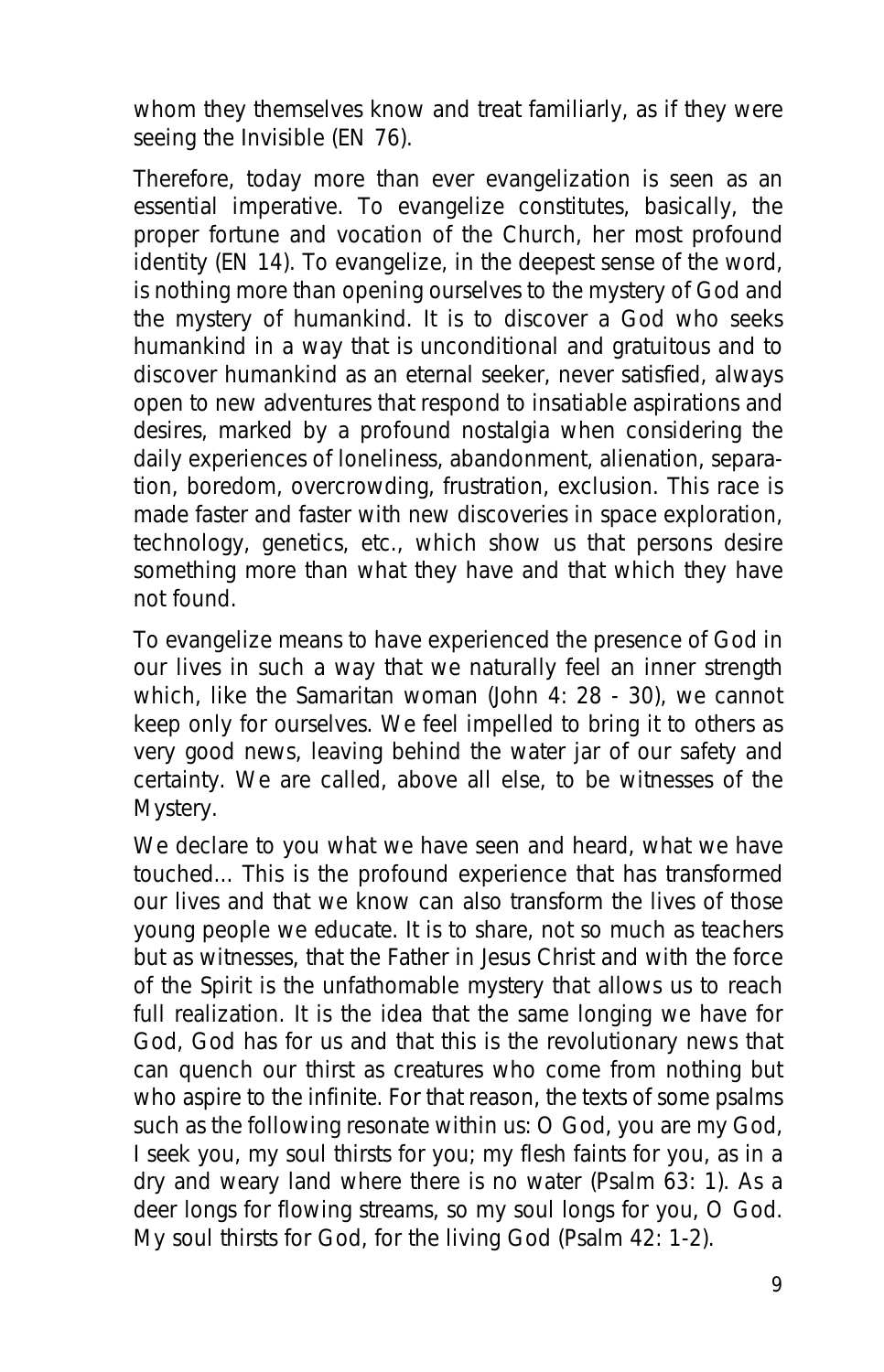We should make our own the words expressed by Martin Luther King, Jr. on a frosty night in Oslo in December 1964 when he was awarded the Nobel Peace Prize:

*I accept this award today with... an audacious faith in the future of mankind.*

*I refuse to accept the idea that man is mere flotsam and jetsam in the river of life, unable to influence the unfolding events which surround him.*

*I refuse to accept the view that mankind is so tragically bound to the starless midnight of racism and war that the bright daybreak of peace and brotherhood can never become a reality.*

*I believe that unarmed truth and unconditional love will have the final word in reality. This is why right temporarily defeated is stronger than evil triumphant.*

*I believe that even amid today's mortar bursts and whining bullets, there is still hope for a brighter tomorrow.*

*I have the audacity to believe that peoples everywhere can have three meals a day for their bodies, education and culture for their minds, and dignity, equality and freedom for their spirits.*

*I still believe that one day mankind will bow before the altars of God and be crowned triumphant over war and bloodshed, and nonviolent redemptive good will be proclaimed the rule of the land. "And the lion and the lamb shall lie down together and every man shall sit under his own vine and fig tree and none shall be afraid." I still believe that we SHALL overcome!*

Everyone is familiar with the words of Karl Rahner, which he considered to be his own testament. They continue to be very relevant today and a challenge for our future: *The religious man of tomorrow will have to be a mystic, a person who has experienced something; or he cannot be a religious, since tomorrow's religion will not be shared based on a public conviction which is unanimous and obvious*. This is because, in order to be a believer, each one must, as Hans Urs von Balthasar once said, discover *what it is to be a being with a mystery in the heart which is greater than yourself*.

The most important thing for evangelization today is not only to pass on a doctrine, to offer moral values, or to facilitate religious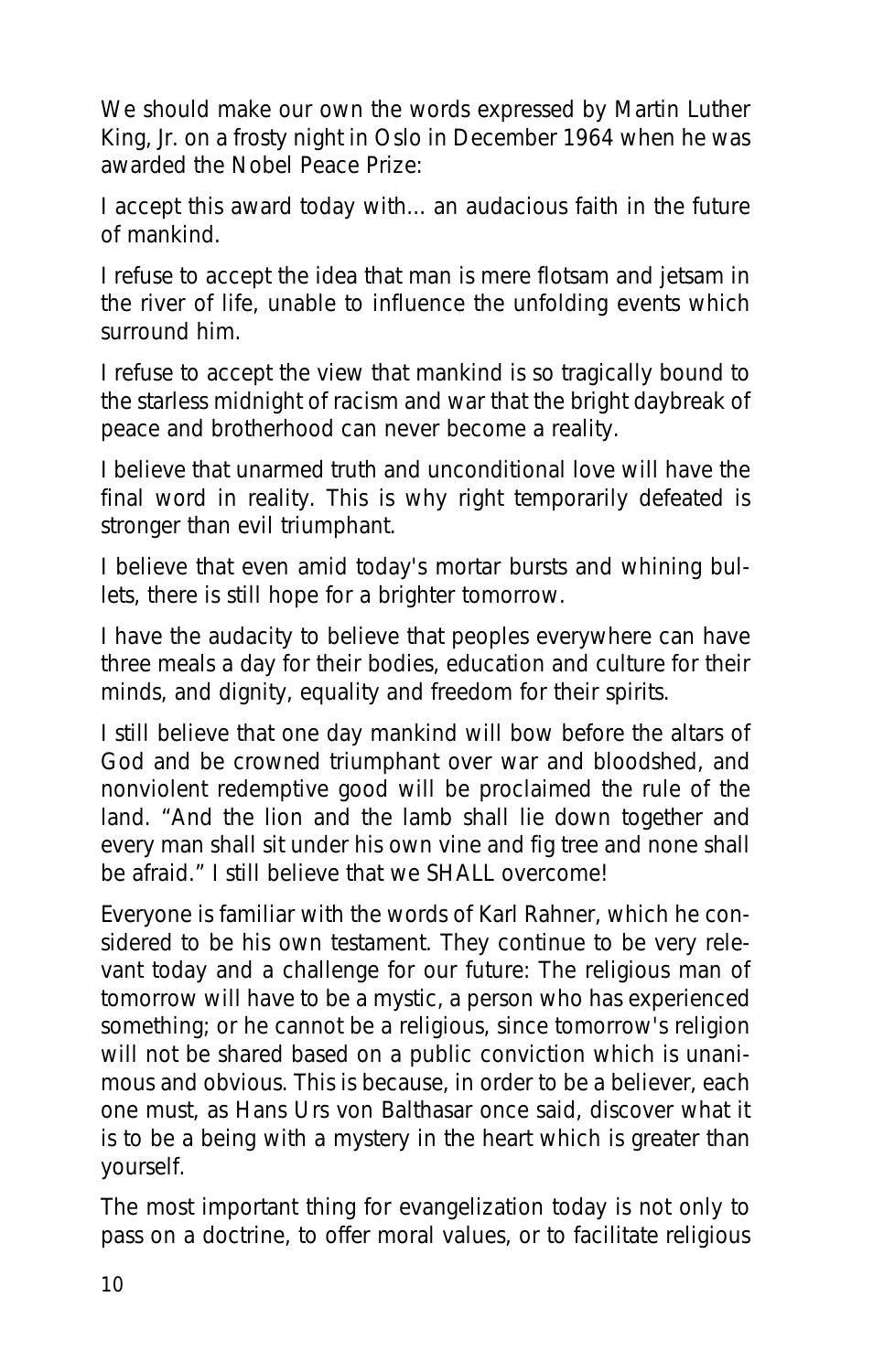practices. The primary thing is to relive the experience of the first disciples in their relationship with, and in their closeness and trust in Jesus, the incarnate Word revealed by the Father.

*We declare to you what we have seen and heard so that you also may have fellowship with us; and truly our fellowship is with the Father and with his Son, Jesus Christ. We are writing these things so that our joy may be complete*. This is the good news of Evangelization. This is the experience that we want to share with the young people we educate and with all those with whom we associate; and it is this which, as it did for Saint John, constitutes for us the source of our great joy (1 John 1: 4). The Founder had the same thought when he wrote: *What a joy it will be to see that they have received the word of God in your catechism which is powerfully at work in them, as will be clearly apparent in the virtuous lives they continue to live* (Meditation 207.3).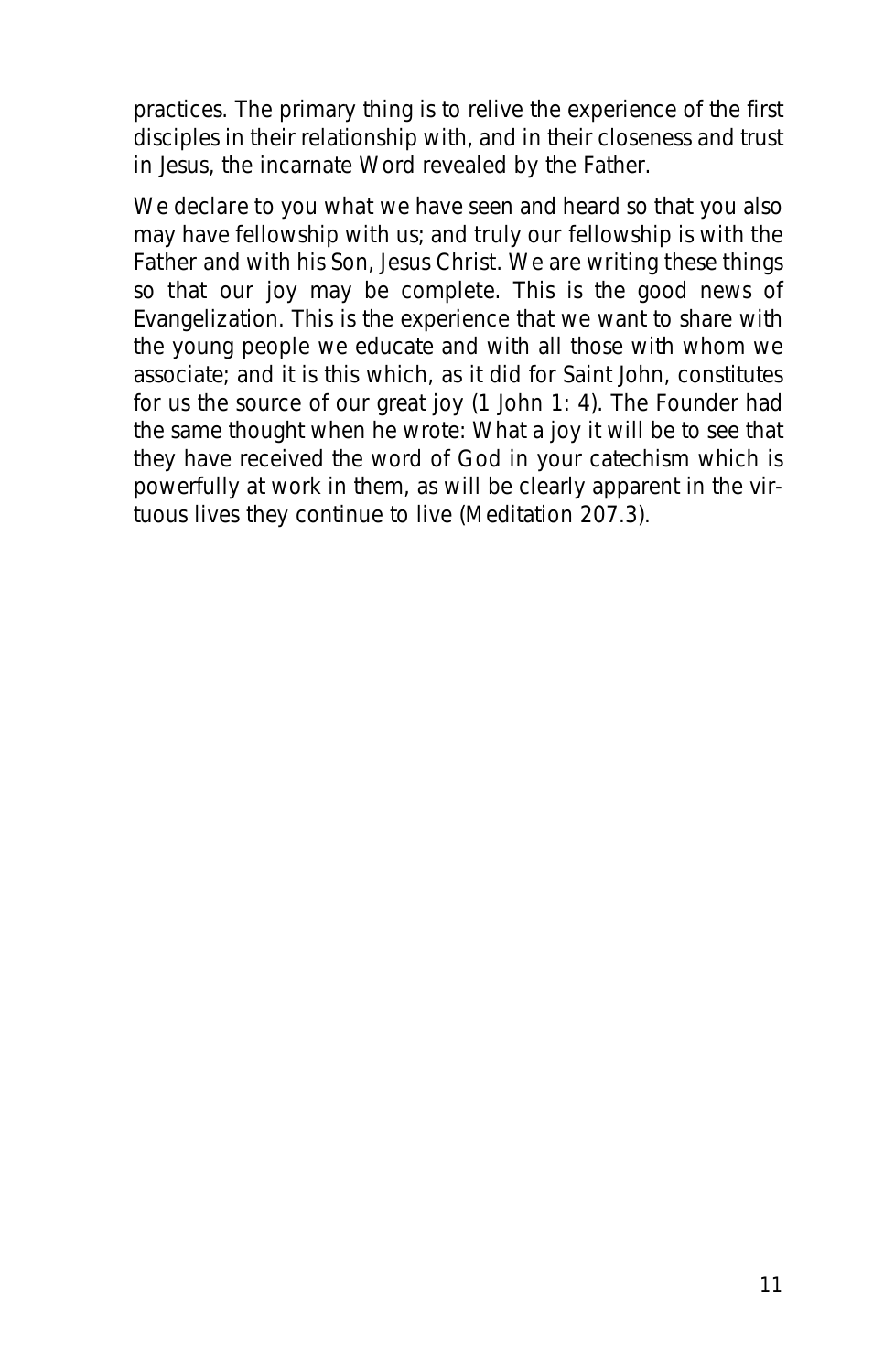### 2. Let us keep our eyes fixed on Jesus, who leads us in our faith and brings it to perfection (Hebrews 12: 2).

The preaching of Jesus has two fundamental focal points. On the one hand, there is the revelation of God as "Abba" and, on the other, the proclamation of the Kingdom of God. From the very beginning of his preaching, Jesus proclaimed: *The time is fulfilled, and the kingdom of God is at hand. Repent, and believe in the good news* (Mark 1: 15). The revelation of God as Father-Mother is the good news that we are, over and above any differences between us, all sons and daughters The proclamation of the Kingdom is, for its part, the good news that we are all brothers and sisters who are called to build a Kingdom of *truth and life, holiness and grace, love and peace* (Preface for the Feast of Christ the King).

The word "Abba" may just be the most revolutionary one in the New Testament. It is the revelation of the closeness of a God who loves us as a father loves his child. *"Dear father", with this simple formula the early Church took in the core of faith which was Jesus. What did this invocation mean for the early Christians? Paul says it clearly and concisely in his letters to the Galatians and to the Romans, in different terms as to the form but with the same content: "And because you are children, God has sent the Spirit of his Son into our hearts, crying, 'Abba! Father'"* (Galatians 4: 6). *"When we cry, 'Abba! Father!' it is that very Spirit bearing witness with our spirit that we are children of God"* (Romans 8: 15-16). *These sentences mean that to cry 'Abba' is something that goes beyond all human ability; this is not possible except within the new relationship with the God who has given us his Son. By the action of the Spirit, God himself makes this cry spring forth; and, in this, he renews the divine affiliation each time it is expressed* (Jeremías J., Abba. The central message of the New Testament).

The center of all evangelization is the double commandment of love: love of God and love of neighbor. Therefore all evangelization results basically in a passion for God and a passion for humankind. The miracles that Jesus worked were signs that the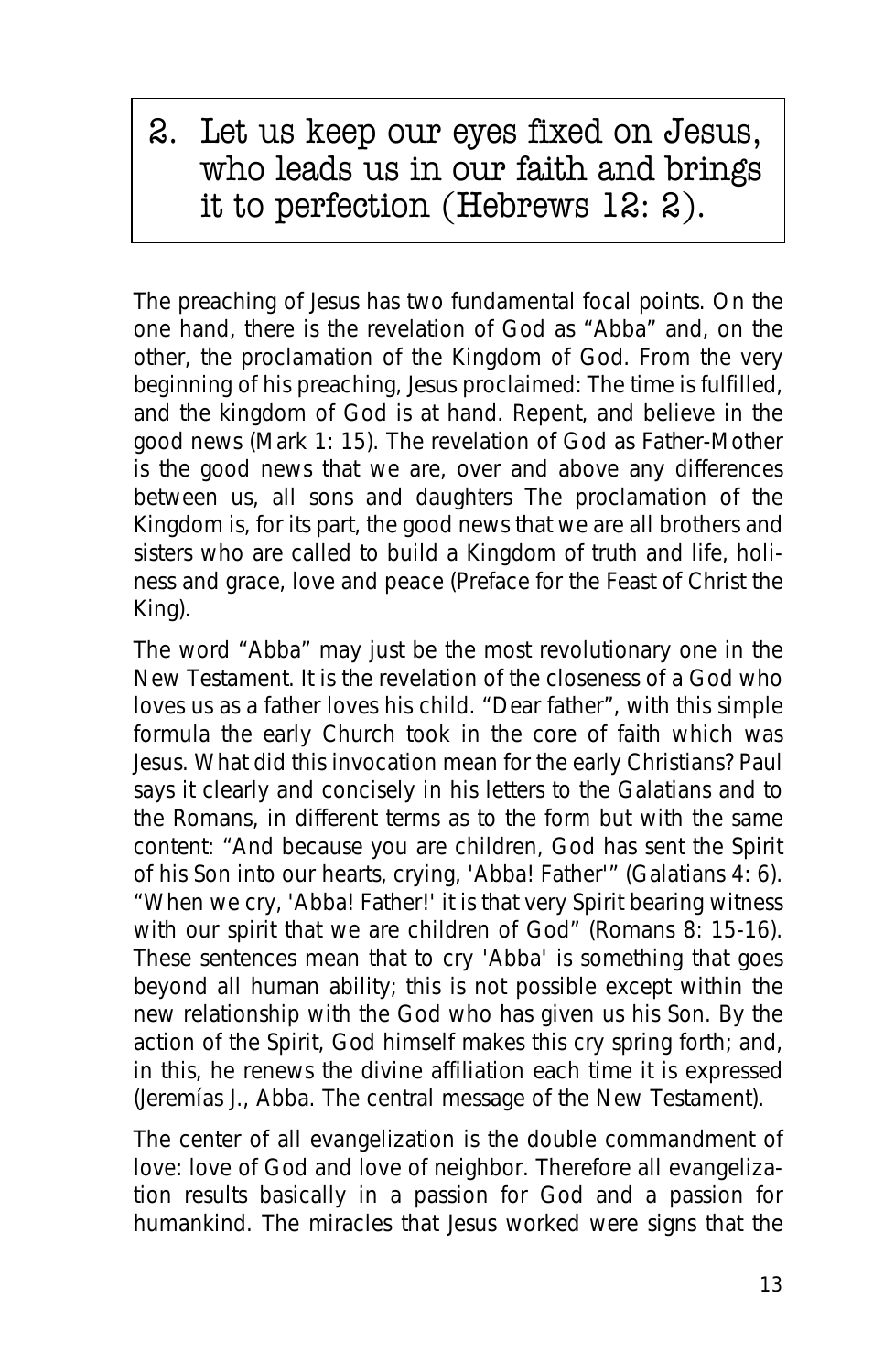Kingdom of God was near, a manifestation of the compassionate love of the Father. They were liberating realities that allow us to understand that the Kingdom is both *promise and reality* which invite us to continue Christ's saving action as one of the privileged forms of all evangelization.

In an illuminating text, Saint Augustine presents very clearly this fundamental truth of our faith to us: *Love of God is first among the commandments, but love of neighbor is first among practical actions. The one who gives you the commandment of love in these two rules does not teach love for one's neighbor first and then love of God, but vice-versa. But since we do not see God yet, by loving one's neighbor you acquire the means to see Him. By loving your neighbor you purify your eyes to see God. As Saint John says: "For those who do not love a brother or sister whom they have seen, cannot love God whom they have not seen"* (cf. 1 John 4: 20). *If you feel the appeal to love God and you say to me "Show me the one I must love", I could only respond to you with the words of Saint John: "No one has ever seen God"* (John 1: 18). *But so that you do not think that you are completely excluded from the possibility of seeing God, John also says: "God is love, and those who abide in love abide in God, and God abides in them"* (1 John 4: 16). *You, therefore, love your neighbor and, looking within yourself where this love is born, insofar as that is possible, you will see God* (Treatise on Saint John 17: 7 - 9).

The modern mind has not always understood things like that. For many of our contemporaries, it would seem that what we give to God we take away from the human person. We can find an illustrative example of this in the dialogue between Kaliayev, who has been imprisoned for threatening the Czar's regime, and Foka, a common prisoner in charge of cleaning his cell, in Albert Camus' *The Just*:

*Kaliayev*: We are all brothers and sisters, and justice will make our hearts transparent. Do you know what I'm talking about?

*Foka*: Yes, about the Kingdom of God...

*Kaliayev*: You don't have to say that, brother. God can't do anything. Justice is up to us! Don't you understand? Are you familiar with the legend of Saint Demetrius? He had an appointment on the steppe with God himself, and he was hurrying there when he met a farmer whose cart was stuck in mud. Saint Demetrius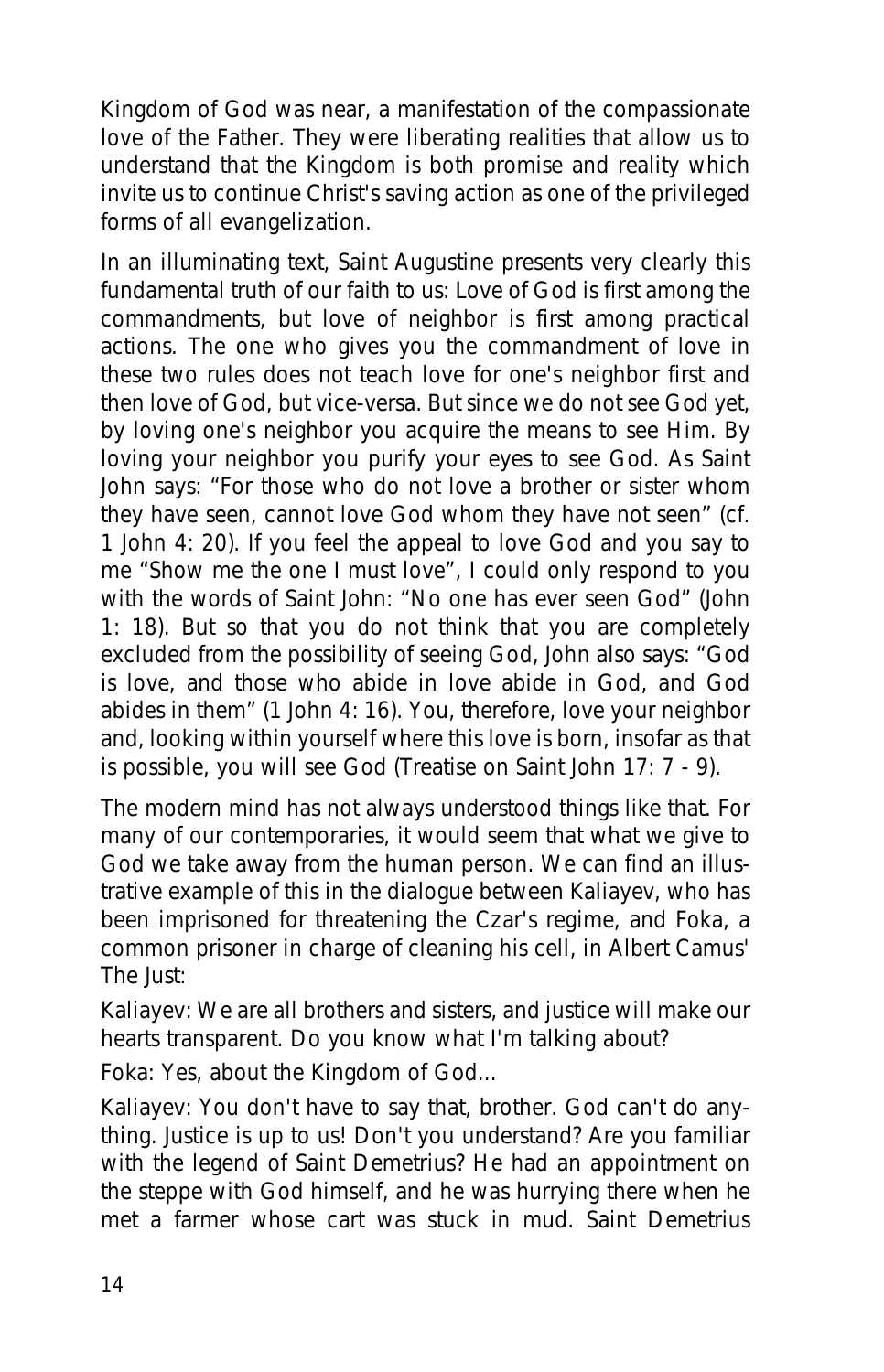helped him. The mud was thick, and the pothole was; deep and he had to struggle with this for over an hour. When he finished, he ran off for his appointment; but God was not there.

#### *Foka*: And so?

*Kaliayev*: So there are always those who arrive late for appointments because there are too many stuck carts and too many humans to help.

For us it is just the opposite. Faith tells us that it is in the brother or sister who is in need that we can best discover God and that everything we do for the least ones we do for God. An encounter with a neighbor in need, far from being an obstacle, is the normal way for our journey to God. It was the same for the Founder, who invites us to *recognize Jesus beneath the poor rags of the children whom you have to instruct* (Meditation 96.3).

To evangelize is to continue the mission of Jesus. Saint John Baptist de La Salle invites us to live our ministry as disciples of Jesus who feel that they cannot keep only for themselves the grace of this marvelous encounter which is able to transform life. They feel called to share this gift with their students: *However, it is not enough for you to be true servants of Jesus Christ; you are further obliged to make him known and adored by the children whom you instruct* (Meditation 182.3). As a result, we should be aware that we cannot give what we do not have: *You are commissioned by God to clothe them with Jesus Christ himself and with his Spirit. Have you been careful, before undertaking such a holy ministry, to clothe yourselves with him in order to communicate this grace to them?* (Meditation 189.1).

The Founder invites us to conform ourselves to Christ in our ministry of Christian education. This conformity means going more deeply into identification and not simply copying something from an external model. *In carrying out your service to children, you will not fulfill your ministry adequately if you resemble Jesus Christ only in his guidance and in his conversion of souls. You must also enter into his purposes and his goals* (Meditation 196.3).

This concern for achieving inner conformity with Jesus Christ appears repeatedly in the Explanation of the Method of Mental Prayer. For example, when we are presented with the act of union about humility, we find: *May the unction of your holy grace teach me to be humble of heart and to practice humility, not only exte-*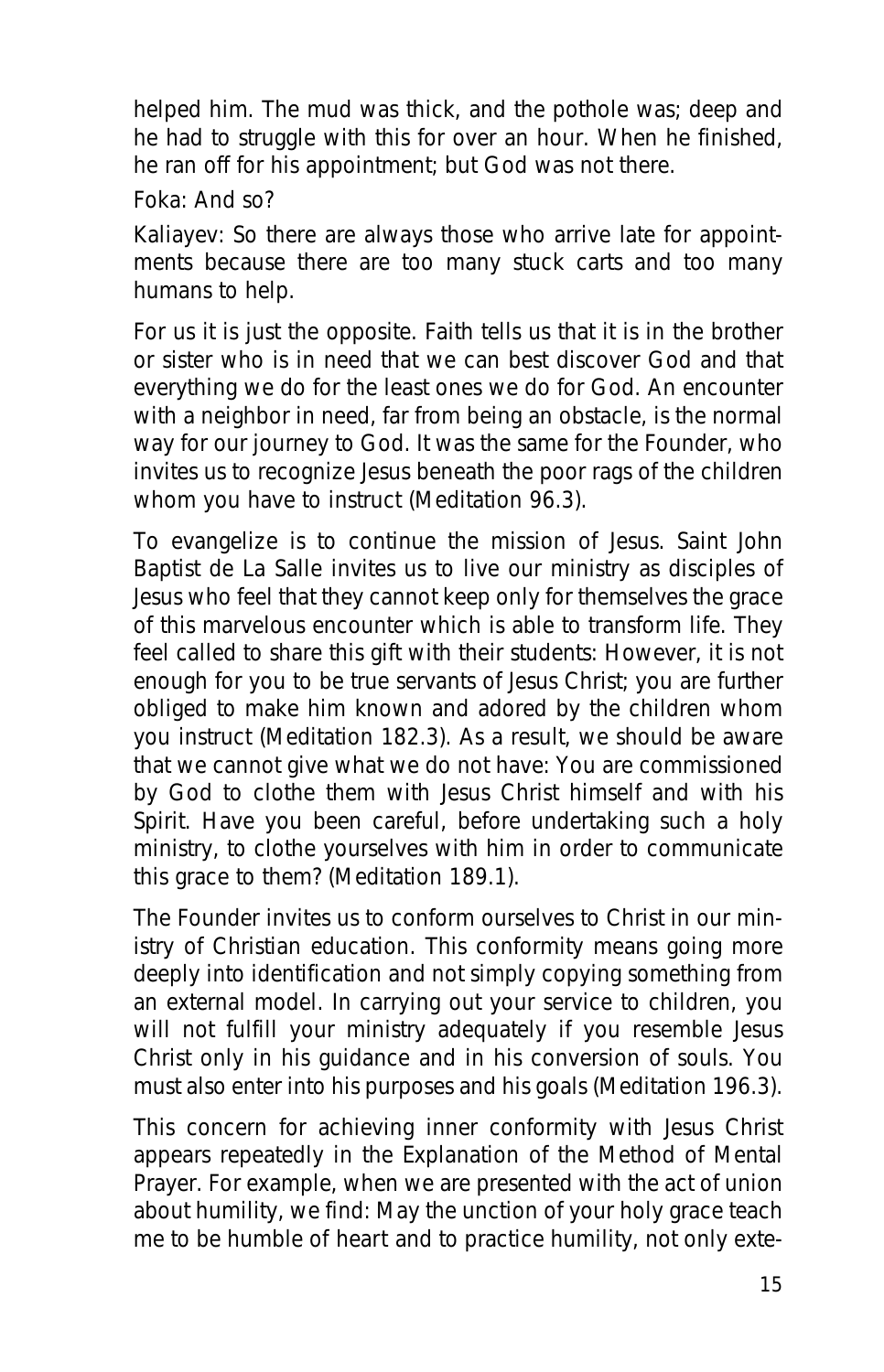*riorly, as do people of the world out of shrewdness, but with a view of faith, in union with your spirit, in conformity with your dispositions, and in imitation of you* (EMO Chap.14 - 285 b 2).

This conformity with Christ should lead us to be a *sacrament of Christ* for our disciples. *He wants your disciples to see him in you and receive your instructions as if he were giving them to them. They must be convinced that your instructions are the truth of Jesus Christ who speaks with your mouth* (Meditation 195.2). This has to do, then, with living a deep faith, the first condition for all authentic evangelization. *Do you have a faith that is such that it is able to touch the hearts of your students and inspire them with the Christian spirit? This is the greatest miracle you could perform and the one that God asks of you, for this is the purpose of your work* (Meditation 139.3).

Conformity with Christ should lead the Brother and every Lasallian educator not only to give life in abundance to young people (cf. Meditations 201.3, 196.3, 45.1, EMO 25, Meditation 112.3), but to give his own life for them, as Jesus did. *Your zeal must go so far in this that in order to achieve it, you are ready to give your very life, so dear to you are the children entrusted to you* (Meditation 198.2).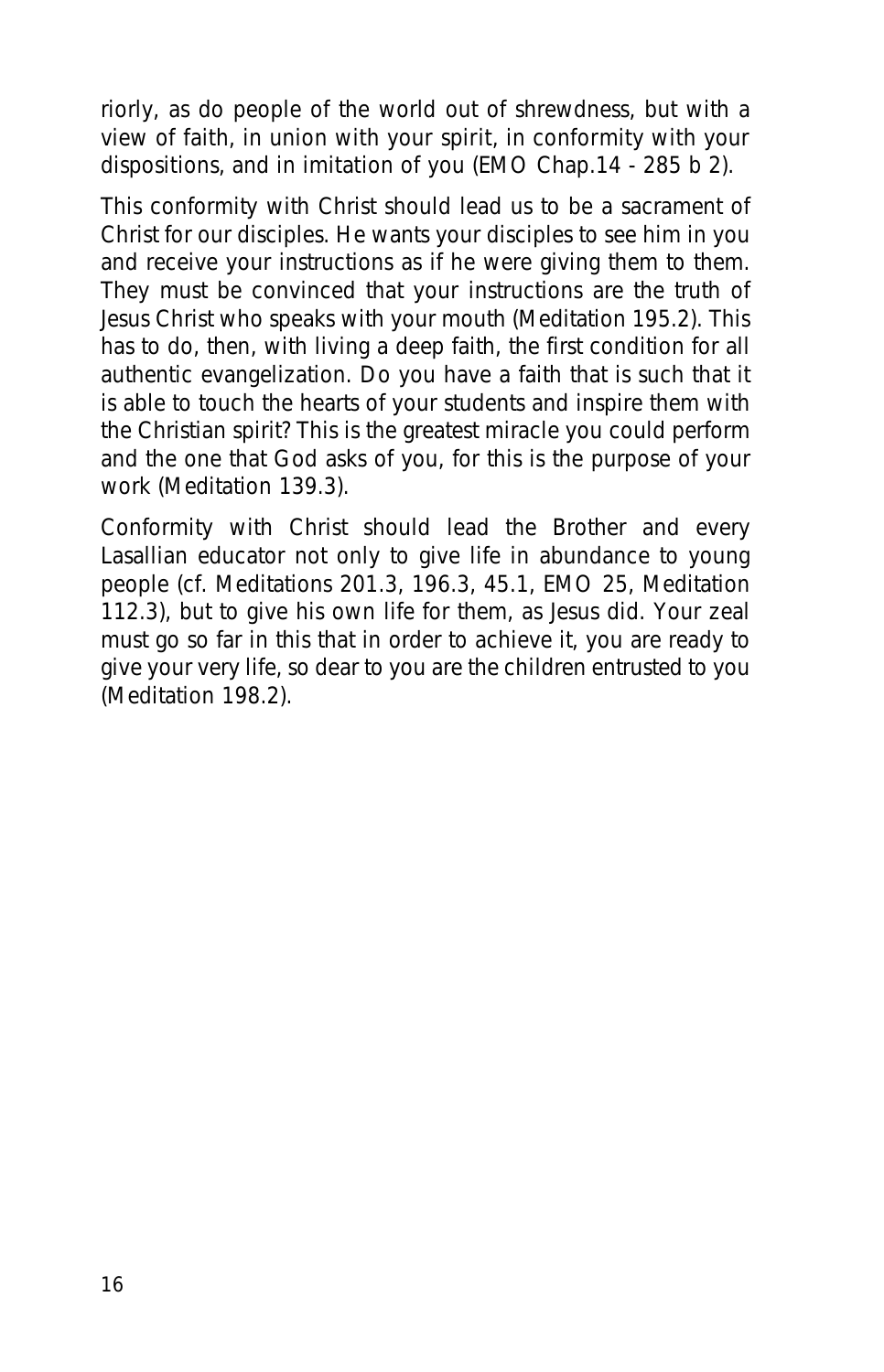### 3. Ministers of the Word according to Saint John Baptist de La Salle

The Founder often invites us, especially in the Meditations for the Time of Retreat, to consider ourselves as God's ministers and dispensers of his mysteries. This is one of the most wonderful dimensions of our mission. *You must not doubt that it is a great gift of God, this grace he has given you to be entrusted with the instruction of children, to announce the Gospel to them and to bring them up in the spirit of religion* (Meditation 201.1).

We should be ministers of the Word and ambassadors of Christ. first and foremost, in the manner of Ezekiel or Jeremiah, who devoured, internalized, and pondered the Word (Ezek. 3: 1 - 3; Jer 15: 16). The Rule of the Brothers clearly invites us to do this. *To acquire and live by the spirit of their Institute, the Brothers find endless sustenance in studying, meditating and sharing among themselves the word of God. They have a profound respect for Holy Scripture, especially the Gospel, "their first and principal Rule."* (Rule 6).

Our Founder uses, in this regard, another verb in the Explanation of the Method of Mental Prayer when he invites us to "taste" the Word. Some passages of Holy Scripture, *being words of God, according to the teaching of our faith, have in themselves a divine unction. By themselves, they lead us to God; they make us taste God, and they help us to have sight of God and to conserve also within us the taste for God* (EMO Chapter 4 - 143).

We should approach the Bible not as a treatise but as a story or narrative. It is the living story of God's love for humankind. However, we should not read this story as something from the past; we should read it as a story that helps us to understand where we are at the present time and where we ought to be heading. That is why Jesus tells us in the Gospel: *Today this scripture has been fulfilled in your hearing* (Luke 4:21). As he cites the prophet Isaiah and presents to us his anointment by the Spirit and his plan to *bring good news to the poor, proclaim release to the captives, and recovery of sight to the blind, to let the oppressed go free, to proclaim the year of the Lord's favor* (Luke 4: 18-19),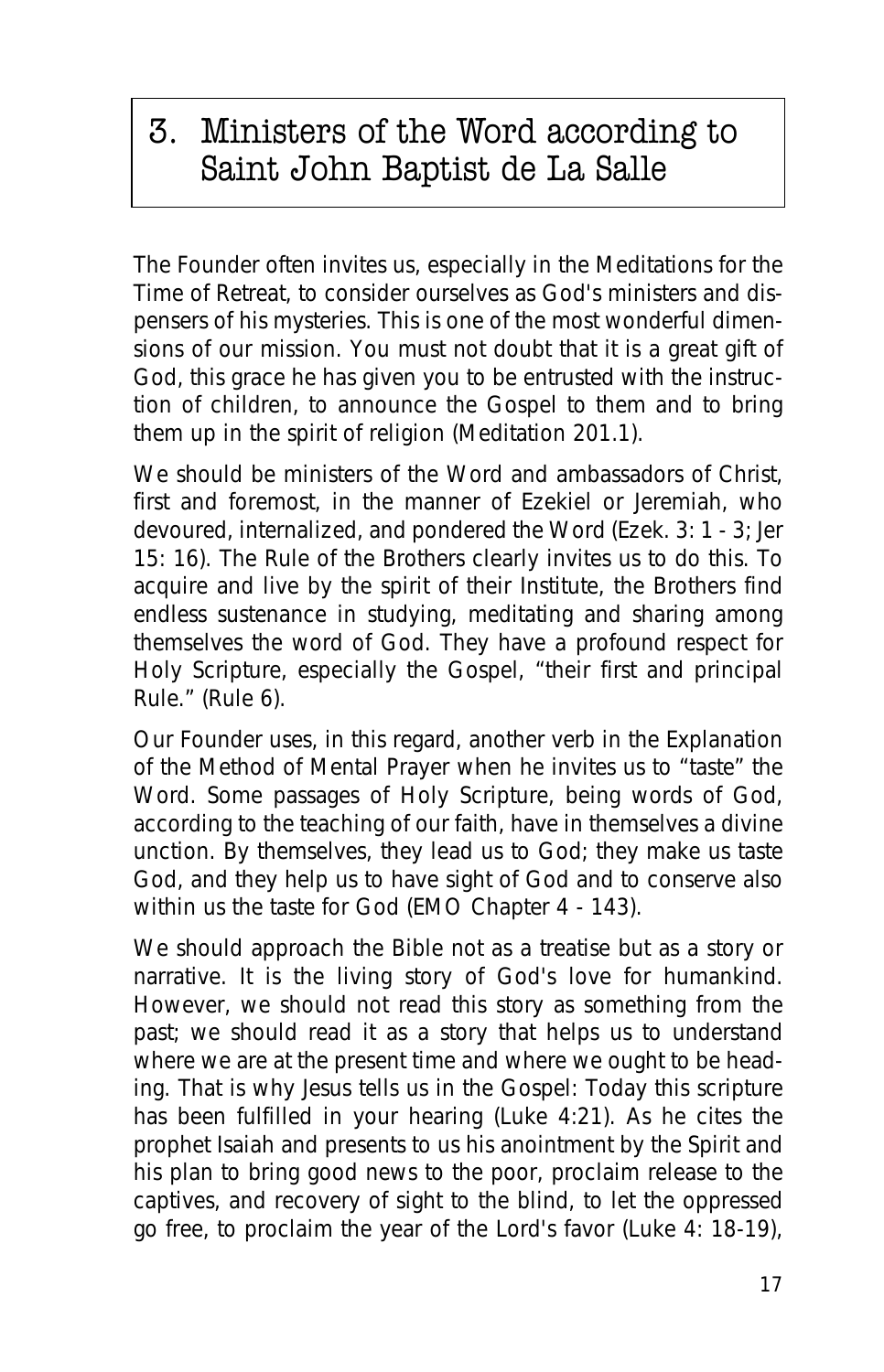he tells us not only what his mission is, but also the mission that we are called to live.

The plan of Jesus should also be our plan. The Spirit of the Lord is also on us, and he has anointed us to bring the Good News to young people. *It is God, by his power and very special goodness, who has called you to give the knowledge of the Gospel to those who have not yet received it. Do you look upon yourselves, then, as ministers of God? Do you fulfill the duties of your work with all possible zeal, and as having to give an account of it to him?* (Meditation 140.2).

Isaiah, while recalling the release from Egypt and the Red Sea to those who were in exile in Babylon, tells them: *Do not remember the former things, or consider the things of old. I am about to do a new thing; now it springs forth, do you not perceive it? I will make a way in the wilderness and rivers in the desert. The wild animals will honor me, the jackals and the ostriches; for I give water in the wilderness, rivers in the desert, to give drink to my chosen people, the people whom I formed for myself so that they might declare my praise* (Isaiah 43: 18-21).

Isaiah tells this story not to encourage escapism but so that everyone might realize that today the same thing is happening to them. This is how we should approach the Bible. It is a matter of reading the text not simply as a point of departure for reflection, nor as something from which to draw moral lessons. Neither is it simply information about past events. Rather, it is a story that sheds light on current reality, an aid in understanding what is happening in the present and an invitation to carry on God's saving plan today. The Word of God involves us in a relationship, not a memory. *This has to do with a living relationship in which, here and now, I am the one who recognizes God present in my existence - God who welcomes me, supports me, guides me, speaks to me* (Andrés Torres Queiruga).

That is what Jesus did, and that is what we should do. Without forgetting that Bible texts, in the end, should center ourselves in the person of Jesus, the ultimate and definitive word that God proclaimed and which the Holy Spirit updates each day in the deepest part of our being and in the world. *Listening to the Gospel, even the deepest and strictest understanding of the words in the Gospel are insufficient and deceptive without a focused look at*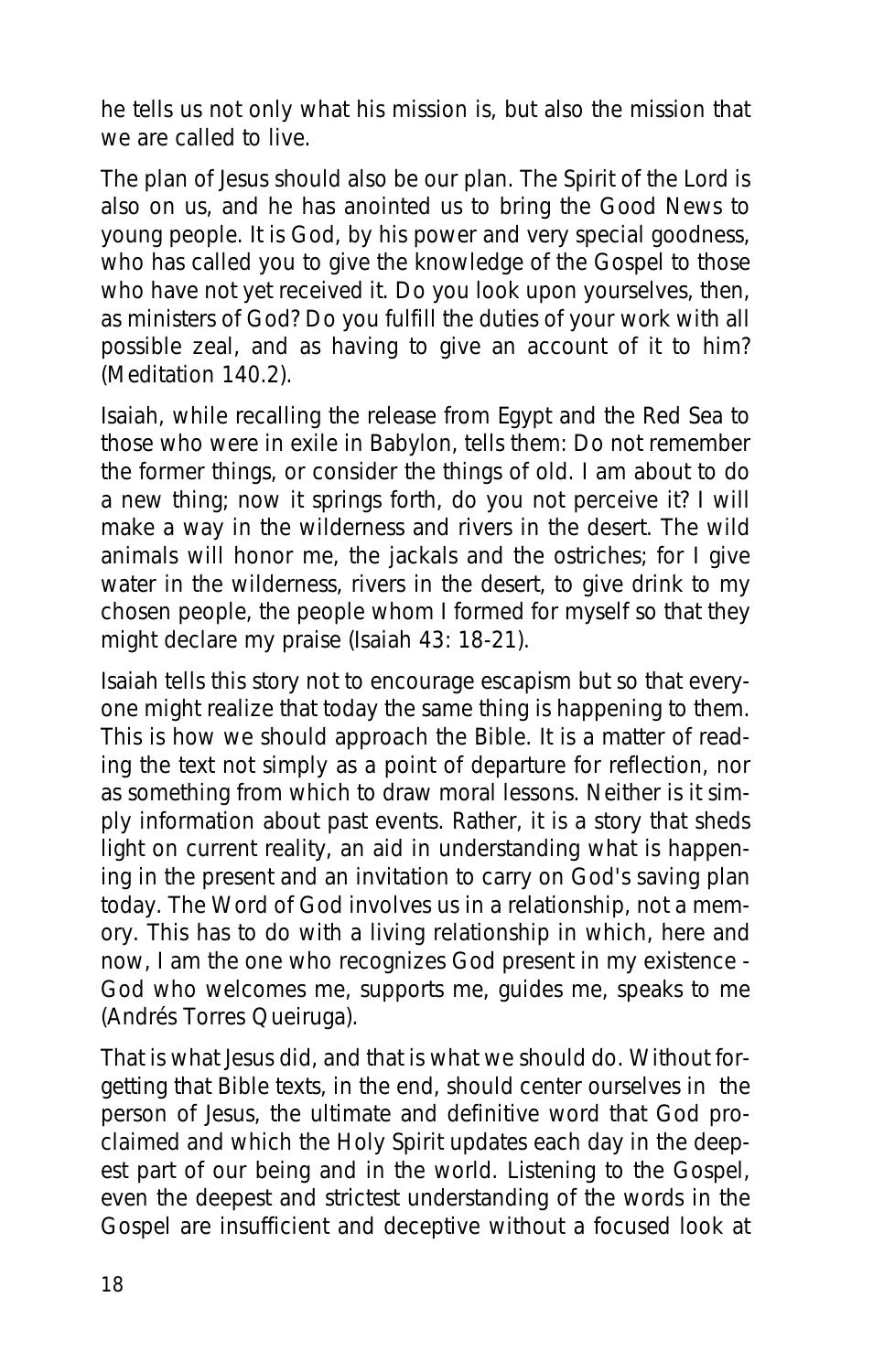*the living person, without direct meditation on the Lord. The irreplaceable value of the Gospel, the sign of its authenticity, is precisely what separates words from the Word* (Jacques Guillet).

Meditation on the Word of God, *lectio divina*, should always conclude with openness, commitment, and giving. After having read the text attentively and asking myself what God is saying to me in that text and then listening to him with an open heart and after allowing my feelings of peace, joy, happiness, trust, gratitude, praise, pardon and everything that beats within my heart to rise up, I feel that the dialogue with God, which has managed to turn into silent contemplation, does not end here. I feel that this Word is not only for myself. I need to proclaim it and to spread the message. That gift of God - his Word - I have to share with my brothers and sisters, with the young people whom the Lord has entrusted to me. Because, as the Founder tells us: *You carry out a work that requires you to touch hearts, but this you cannot do except by the Spirit of God. Pray to him to give you today the same grace he gave the holy apostles, and ask him that, after filling you with his Holy Spirit to sanctify yourselves, he also communicate himself to you in order to procure the salvation of others* (Meditation 43.3).

And the most convincing way of spreading the Word of God is one's own witness as an educator - who has been transformed by the Word - a witness evident in the Brother's daily life in the reality that is proclaimed. *It is in vain that you believe what Jesus Christ proposed to you in the holy Gospel if your actions do not give proof of your belief... How do you show that you possess the spirit of Christianity? Be assured that to possess it your actions must not give the lie to the faith you profess, but rather be a lively expression of what is written in the Gospel* (Meditation 84.3).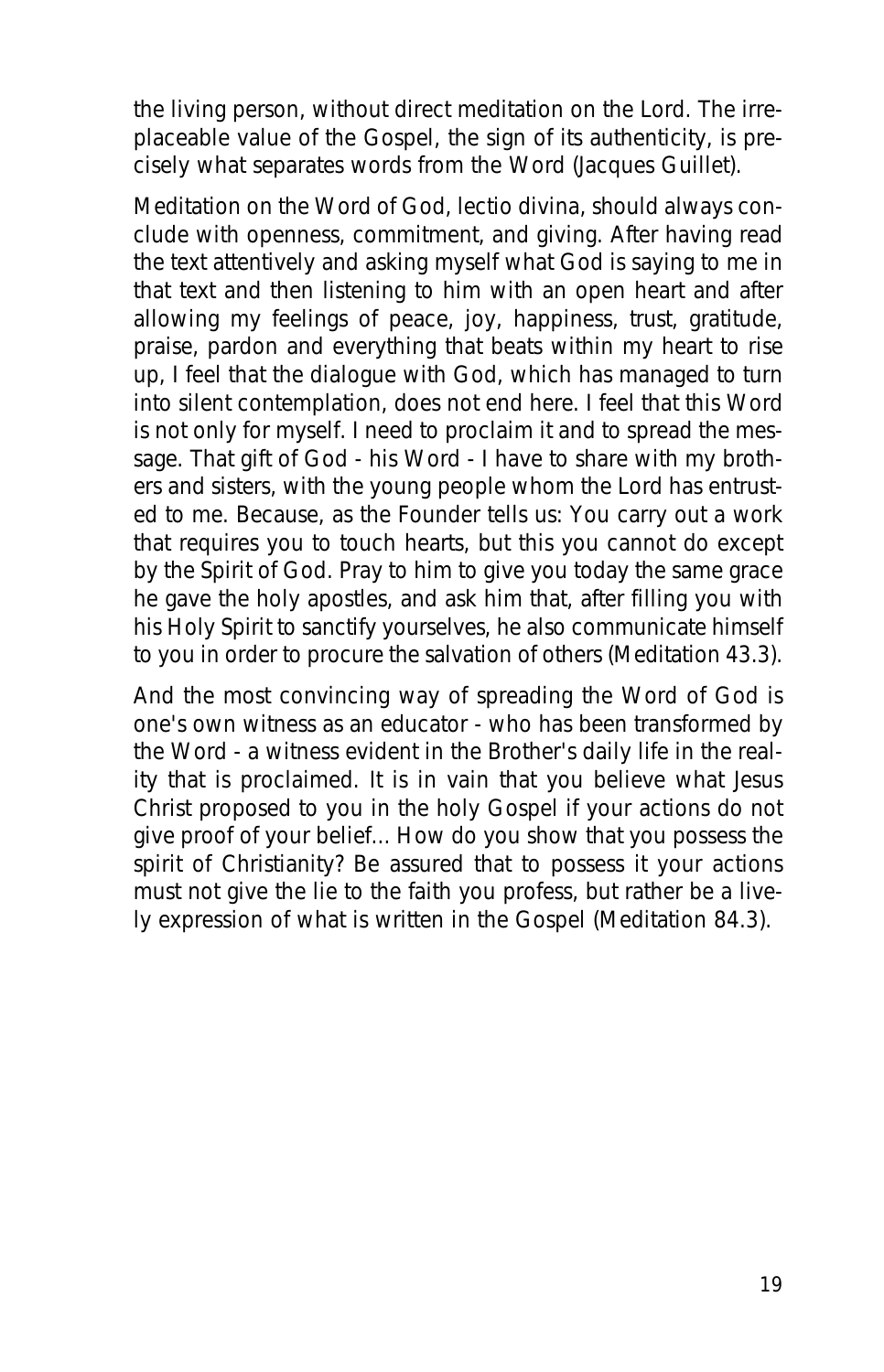# 4. Communicating the faith today

It seems important to me to look at our past and study the reasons that gave life to our Lasallian mission and which continue to illuminate our educational evangelizing activity. *Why we came to birth* should continue to illuminate *what we do*.

In the words of de La Salle, *the purpose of this Institute is to give a Christian education to children; and for this purpose schools are kept so that children are under the direction of teachers morning and afternoon, who instruct them in the mysteries of our holy religion, inspiring in them Christian maxims and therefore providing them with education which is right for them* (Rule 1718, 1.3). The Founder adds: *Procure this benefit for children of the artisans and the poor, since this was the purpose for instituting the Christian Schools* (idem 1.5).

In this same sense, we should understand the insistence on *gratuity* as a way to see to it that the poor could go to school. *The Brothers everywhere will teach school gratuitously, and this is essential for their Institute* (idem 1.5). Gratuity has not only a financial connotation. It also has a spiritual dimension because the ministry of the Brother constitutes a gratuitous gift from God which, in turn, should translate into a gratuitous and disinterested commitment which makes the unconditional love of God visible to children and young people.

In addition, the Founder's concern was that *the school function well*, as he expressed in some of his letters *(Letters 52.8; 44.20 Lasallian Publications)*. Gratuity does not mean a rejection of effectiveness. On the contrary, the Founder manifested a determination that was historically relevant and that brought about revolutionary and bold changes such as the simultaneous method in primary school, the use of the mother tongue instead of Latin, a practical pedagogy which prepares one for life and, finally, his intense desire to respond to the needs of the times with a healthy pedagogical realism.

Fundamentally, he was attempting to put the means of salvation within the reach of children; and. therefore, the spirit of faith that inspires the Brother should translate, in light of Gospel values,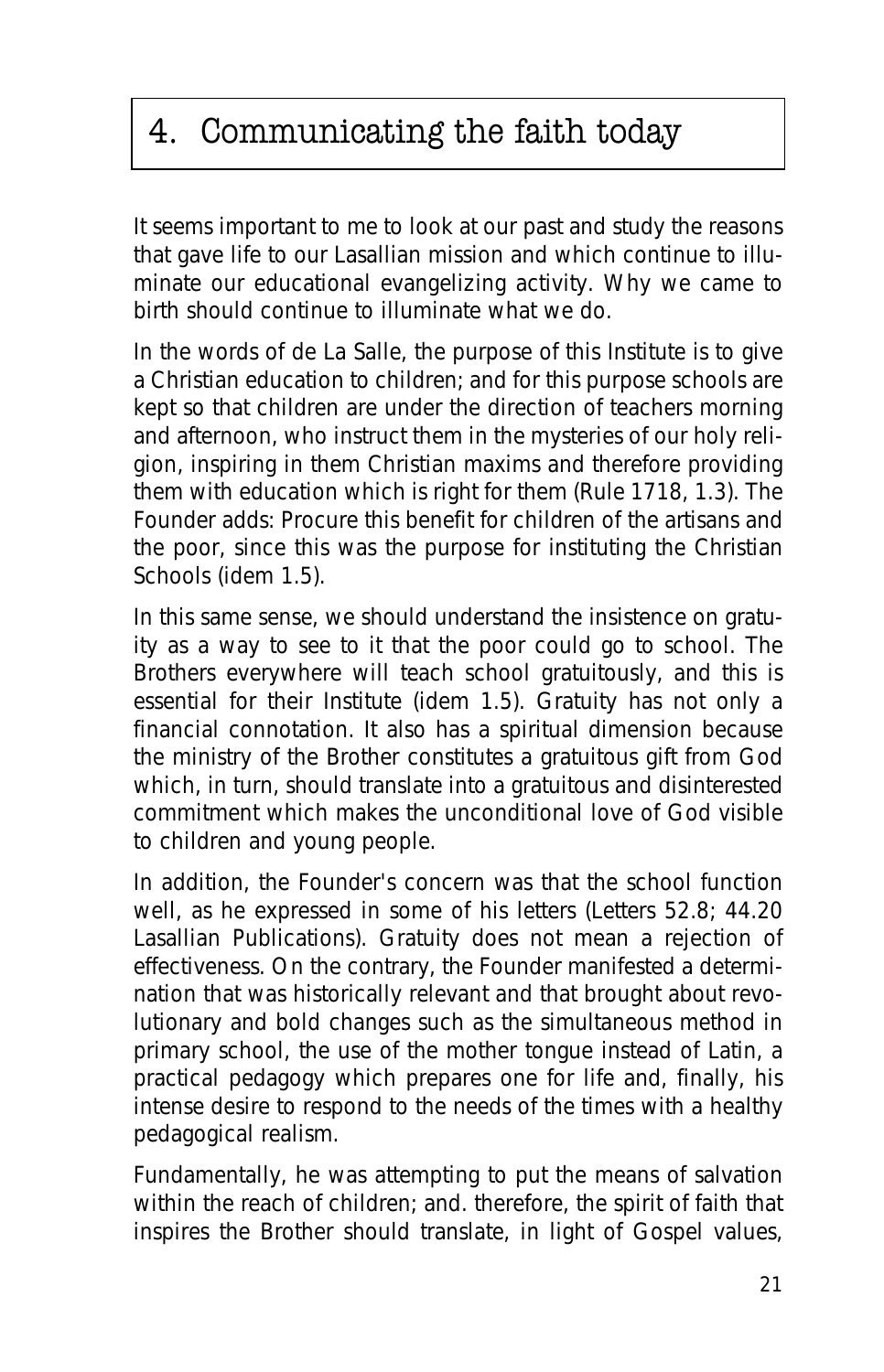into a burning zeal for the salvation of those under his care *and for educating them in piety and in the true Christian spirit, that is, according to the rules and maxims of the Gospel* (Rule 1718, 2.10).

If we look at our past and recall our roots, it is not for the purpose of repeating in a mechanical way what the Founder and the fist Brothers accomplished during their time, conditioned as it was like all other times by certain situations and limitations. What is important is to keep alive the spirit to build up the Kingdom of God by means of Christian education that guided them in their mission. What the Founder said to the first Brothers continues to be relevant for us today, provided that we adapt it to our changing world. *You have been appointed by God to succeed the holy apostles in teaching the doctrine of Jesus Christ, and in confirming his holy law in the minds and hearts of those whom you instruct when you teach catechism, which is your principal function* (Meditation 145.3).

This is not an easy challenge in a secularized world where the religious dimension has lost significance. Neither is it easy in a world that does maintain these religious values, but which often does so in a manner that is disconnected from real life. The Declaration on the Brother of the Christian Schools in the world of today, told us nearly 40 years ago: *The contemporary mentality finds the Christian message irrelevant to the extent that it appears as an abstract ideology, imposed by external authority or by deduction from principles, without any relation to the concrete experience of life and the situation of each person... These difficulties invite us to search together for answers in a clear-sighted and courageous fashion. We do not renounce in any way our determination to proclaim Jesus Christ; we believe that young people today need the gospel message and are capable of hearing it* (Declaration 39).

This is because, in spite of appearances, today's world, especially youth culture, when motivated, is very sensitive to the search for the transcendent. *If Christ is presented to young people as he really is, they experience him as an answer that is convincing and they can accept his message, even when it is demanding and bears the mark of the Cross. For this reason, I did not hesitate to ask them to make a radical choice of faith and life and present them with a stupendous task: to become "morning watchmen" at*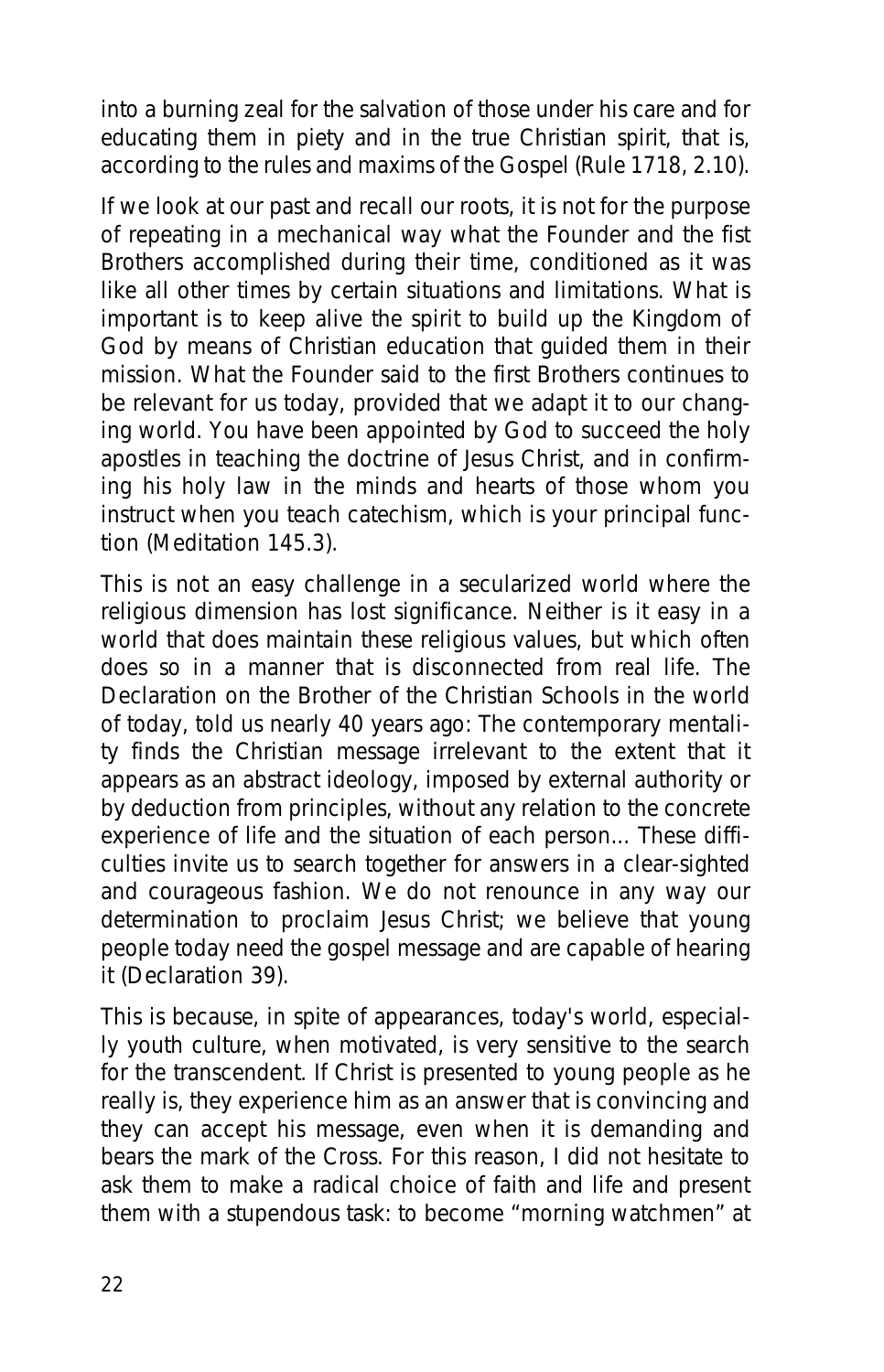*the dawn of a new millennium* (John Paul II, Novo Millennio Ineunte, 9).

Christian education, therefore, has an extremely important role to play in our current reality, provided that it is understood integrally as a type of education that is human and personal and which plays a critical role that makes possible the creation of a new society... an education that is participatory and fraternal... an education that makes students take charge of not only their own development, but also the development of their own community... and which allows them to interiorize and make Gospel values their norm for life.

With regard to this, it is interesting to look at the process which the Latin-American bishops have used in their discussions on Christian education. It seems to me that we could apply this to many other contexts. In Medellin, they spoke to us about a *"liberating education"*; and in Puebla, they also asked us for an *"evangelizing education"*, because *the best type of service offered to brothers and sisters is an evangelization that prepares them to be fulfilled as children of God, that frees them from injustice and promotes integrity* (Puebla 1145). In Santo Domingo they explained this objective. *When we speak of Christian education, we speak of teachers who teach about a plan for humanity in which Jesus Christ is alive*. Therefore, *the Christian teacher should be considered as a Church member who evangelizes, catechizes and teaches in a Christian manner. He or she has a defined identity in the Church community. His role should be recognized in the Church* (Santo Domingo 265).

The objective of Christian education is a very ambitious one. It is about renewing faith - as teaching and as a way of life - so that it becomes the foundation of a new personal existence. This faith is capable of responding to the ultimate questions of existence; but it is a faith rooted in history and it translates into demands for social and structural transformation. This faith is not only a *"profession"* but also a lifestyle marked by Gospel criteria.

The Lasallian presence, spread across all the continents, encompasses various sensitivities and expressions. This is, no doubt, one of our greatest riches but; at the same time, it makes processes and vocabulary more difficult. Even over and above the terms, which are not always understood in the same way, the transmission of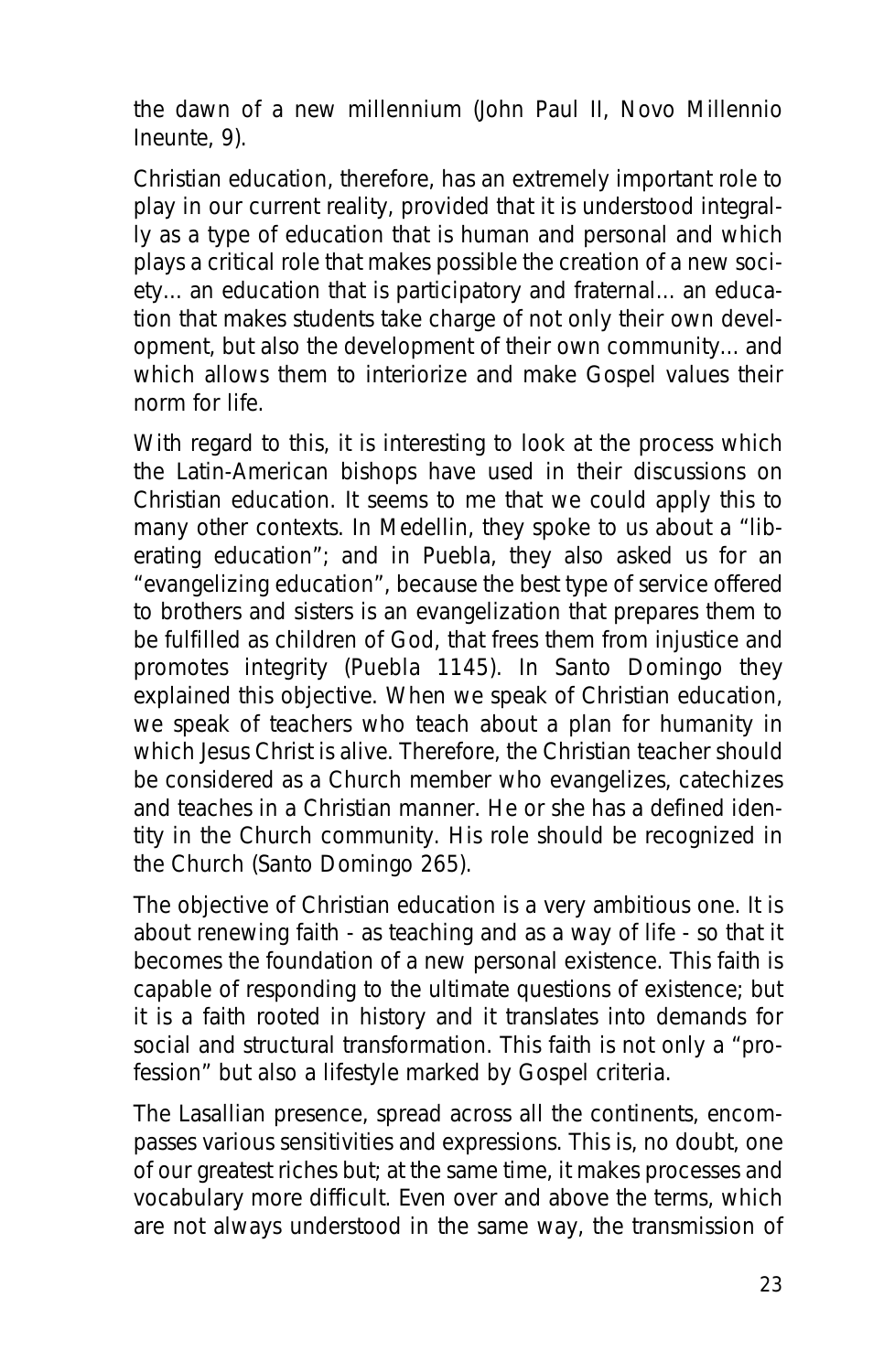faith is not the same in a secularized context as it is in an environment that has maintained a religious mentality.

We should use three approaches to consider the changes that we experience:

- **immersion**: an invitation to keep in mind the particular situation at hand as we immerse ourselves in the world of youth and enter into dialogue with the young.
- **a systemic view**: this is different from an atomistic study that analyzes things in a linear way as to cause and effect. The systemic view states that a system is made up of interdependent elements and presents to us a systemic logic that interacts with the environment. In reality, both sensitivities are needed: that of a linear transfer of historical heritage and that which springs from fields that are affected by the range of changes and by interactions that we are called upon to establish.
- **individualization**: because each individual manages his own faith in his own way and without much concern for received heritage as compared with personal lived experience.

**The Lasallian school** should be the privileged place to put the mission of Christian education at the service of the poor into practice. This has to do with seeing how the school today can continue to be an instrument of evangelization and how to help young people to move from religious theory or practice to a true life experience, where religious values have greater relevance. This happens on various levels. There is the school atmosphere itself, explicit catechesis, pastoral ministry, apostolic or Christian life groups, openness to families, commitment to the Church and to society, especially to the poor, interreligious and ecumenical dialogue.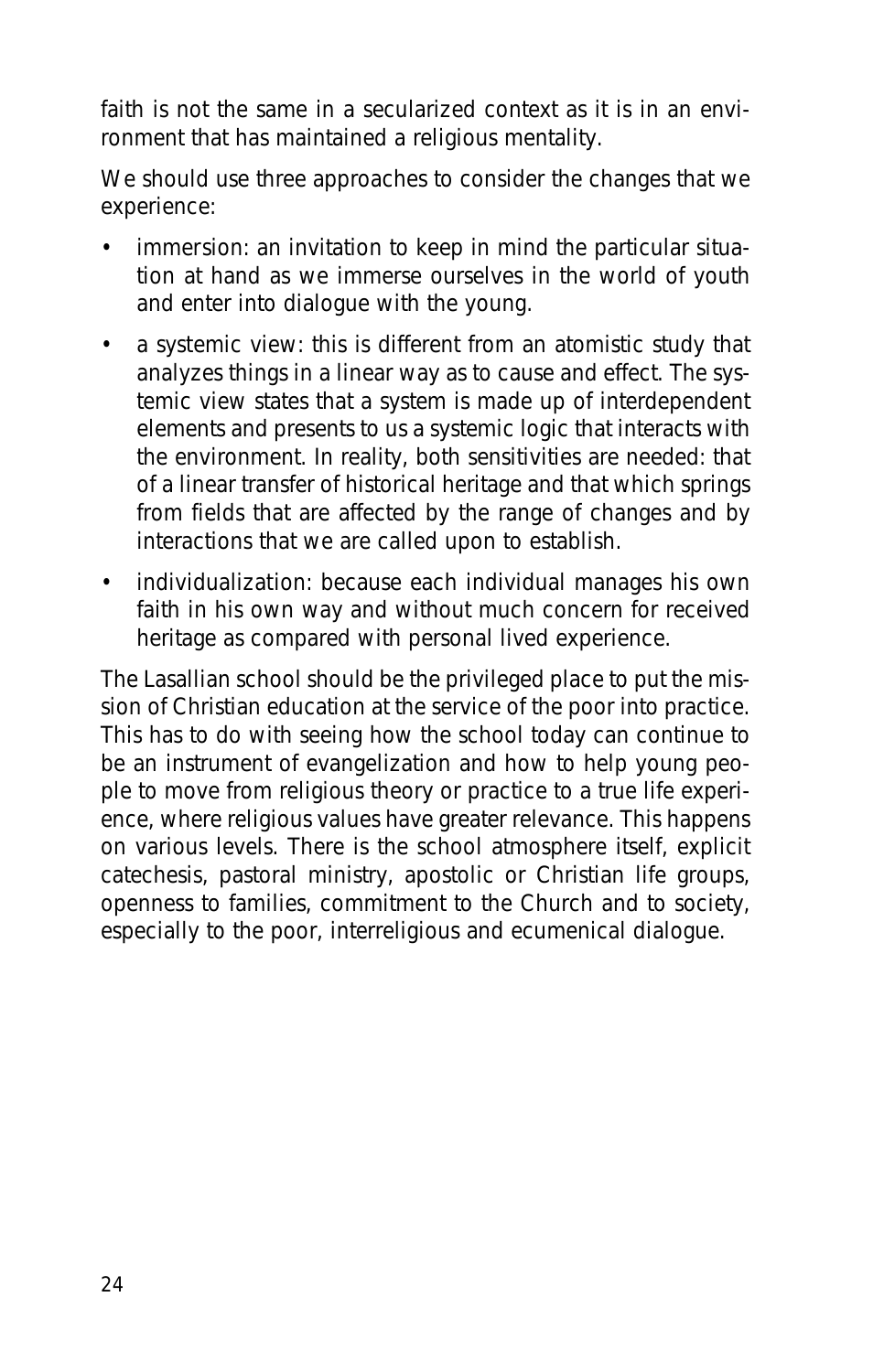# 5. Enculturation of the faith

We know that Lasallian spirituality is based on the Incarnation. The Founder invites us to live this mystery from a dual perspective. He invites us to live it and to proclaim it based on unbounded charity as Jesus did when he became one of us; to live it and proclaim it from a deep humility that leads us to become children in the Gospel sense so that our message can reach the children and young people we educate. Lasallian incarnational spirituality connects body and soul, the profane and the sacred, school and catechesis, human development and evangelization. It is a spirituality which starts from a reality that is always enlightened by the Word. The Incarnation is expressed in a triple movement: closeness, solidarity and identification. The mystery of the Word Incarnate enlightens the task we must do to enculturate the Gospel in the world's different realities.

The Rule of the Brothers tells us, in this regard, that *every culture needs to be evangelized. The Brothers make every effort to get to know, to respect and to assimilate the positive values of the cultural heritage of the people where they are and whom they are called to serve. With joy and hope the Brothers discover there the signs of the presence of the Spirit. They ensure that the ferment of the Gospel renews and enriches this cultural heritage* (Rule 18).

Dialogue with cultures makes it possible for the Gospel to make them fruitful, advancing God's saving plan in the history of humankind, especially with the new venues of evangelization which the world presents to us today. And dialogue will draw us closer to the globalized and modern world with its lights and shadows, but also it will draw us closer to local cultures with their contemplative senses and their values of solidarity and participation.

Paul VI expressed it very well: *The Gospel, and therefore evangelization, are certainly not identical with culture, and they are independent in regard to all cultures. Nevertheless, the kingdom which the Gospel proclaims is lived by men who are profoundly linked to a culture, and the building up of the kingdom cannot avoid borrowing the elements of human culture or cultures. Though independent of cultures, the Gospel and evangelization are not necessarily incompatible with them; rather they are capa-*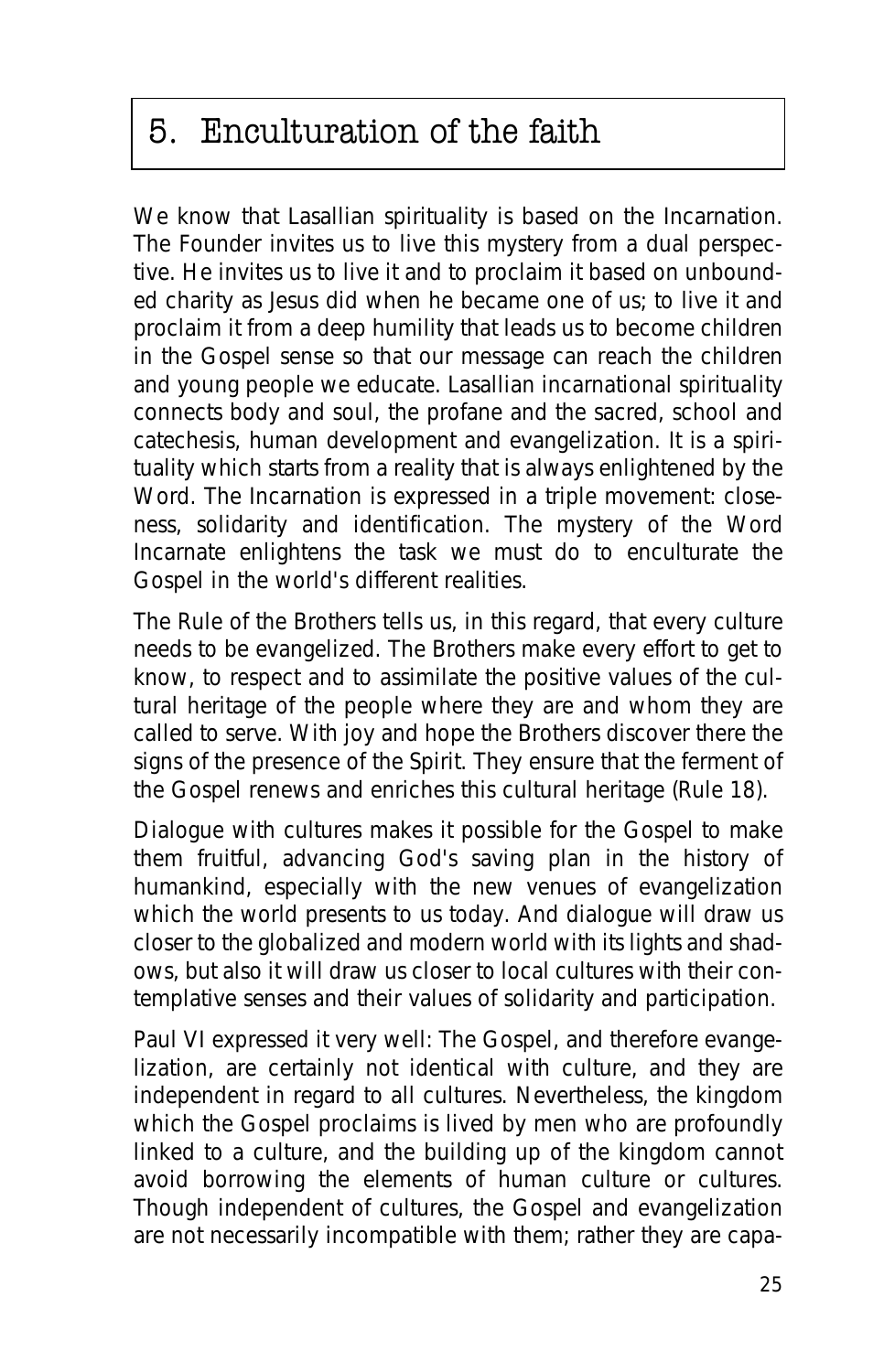*ble of permeating them all without becoming subject to any one of them* (Evangelii Nuntiandi 20).

It is, therefore, important to reflect on some concrete principles as regards the enculturation of the Gospel:

- 1. First of all, a change of approach is necessary: to go from imposition to listening, from commanding to sharing, from thinking that we already know it all, to the humble and demanding task of preparing ourselves to evangelize in a new way in the world of education. We cannot forget that when foreign ways of being and thinking are imposed on a people, without taking into account their own cultural foundation, sooner or later these ways will be rejected or they will end up as something that is peripheral and superficial.
- 2. To accept, not only in theory but also in practice, that in all cultures and by means of all religious expression, God is manifest. *In every culture and every religion there can be found the seeds of the Word of God and the power of the Spirit of God. This implies a respectful stance toward cultures and religions* (Circular 435, page 39). This is not easy because we are accustomed to think that we possess the truth and that our work is simply to pass on what we already possess, without searching for anything new or being open to the truth which is evident in others.
- 3. It is important, also, to be enculturated in the world of the young. The fifth commission during the first stage of our 42<sup>nd</sup> General Chapter of the Institute stated: *We realize that today there is a gap between the universal culture of youth and the realities of the Institute and the Church. This obliges us to raise the consciousness and the commitment of all Brothers, both in developed and developing countries and, to intensify the process of enculturation in the world of the young in all cultures. This will put us in harmony with their ideals. As a result of these efforts, there could be a new boost of optimism and vitality on the part of the entire Institute which would benefit the pastoral ministry of vocations*.
- 4. To respect persons who think differently and who are different from us, convinced that *salvation becomes a reality in every culture, even outside the limits of the visible Church*. (Circular 435, page 39). We need to live this approach also within the Church and our educational communities.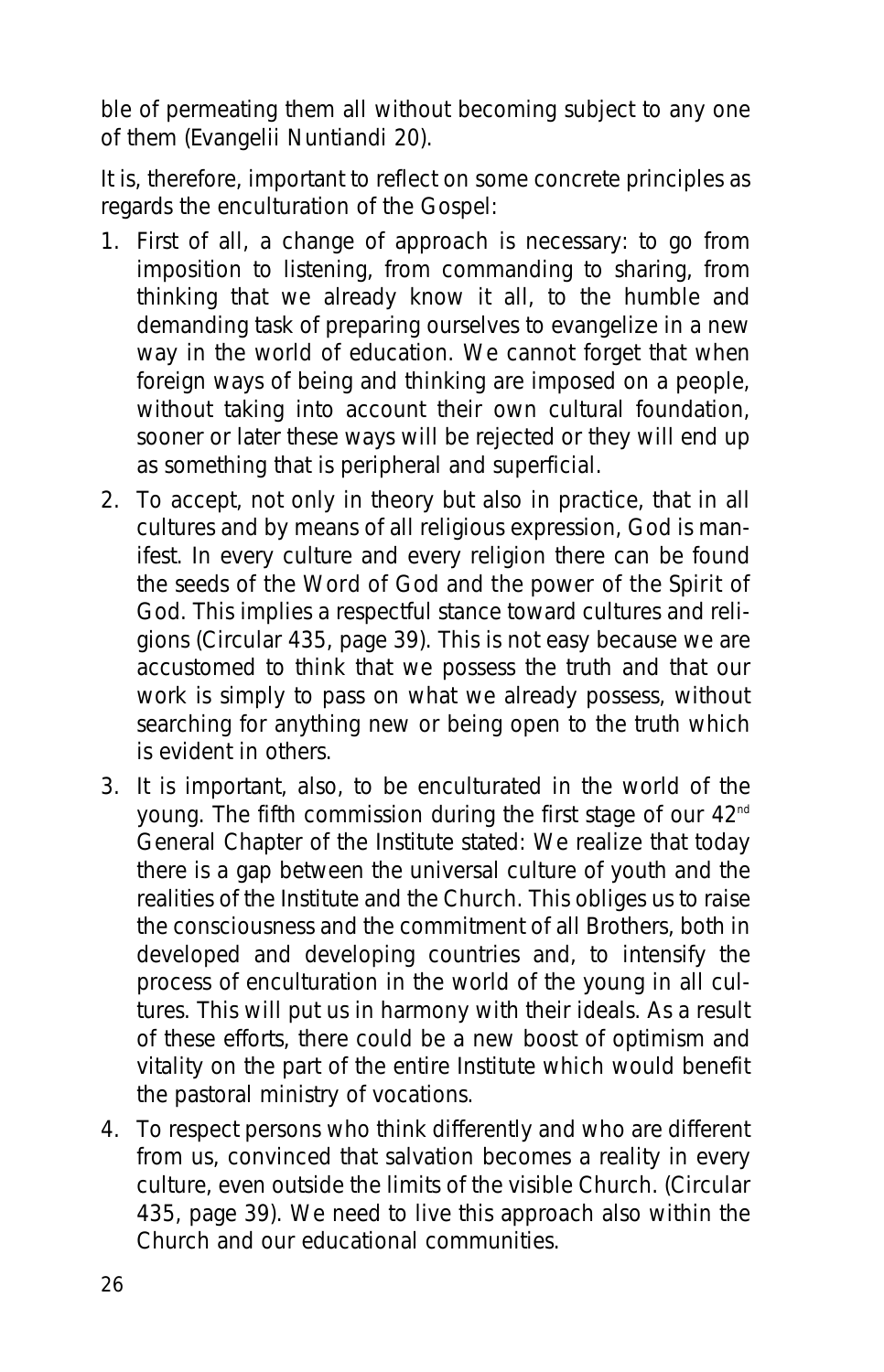- 5. One practical aspect of enculturation assumes a certain stability in places where the mission is being carried out. Enculturation assumes a preparation and some psychological and spiritual changes that need time to mature and bear fruit.
- 6. As the  $42<sup>nd</sup>$  General Chapter reminded us, we must be convinced that the Gospel is Good News for all cultures: *The Gospel ought to help a culture flourish by advancing God's plan of salvation in human history, but directed to the promotion of the Kingdom of God, rather than exclusively to the conversion of individuals. This implies that differences be accepted and respected. I should not begin with myself in order to meet the other, but begin from the point of view of the other* (Circular 435, page 39).
- 7. At the same time and without denying what was just said, that which is specifically Christian cannot be relinquished, since it is capable of purifying and enriching all cultures. The person and the message of Jesus concerning relationships, fraternity, unconditional love, unlimited forgiveness, are the greatest wealth that we can give to humanity in its religious relationship with God, with others and with the world. Today, like Peter, we can say to others, no matter their culture which may be overwhelmed by senseless things: *I have no silver or gold, but what I have I give you; in the name of Jesus Christ of Nazareth, stand up and walk* (Acts 3:6).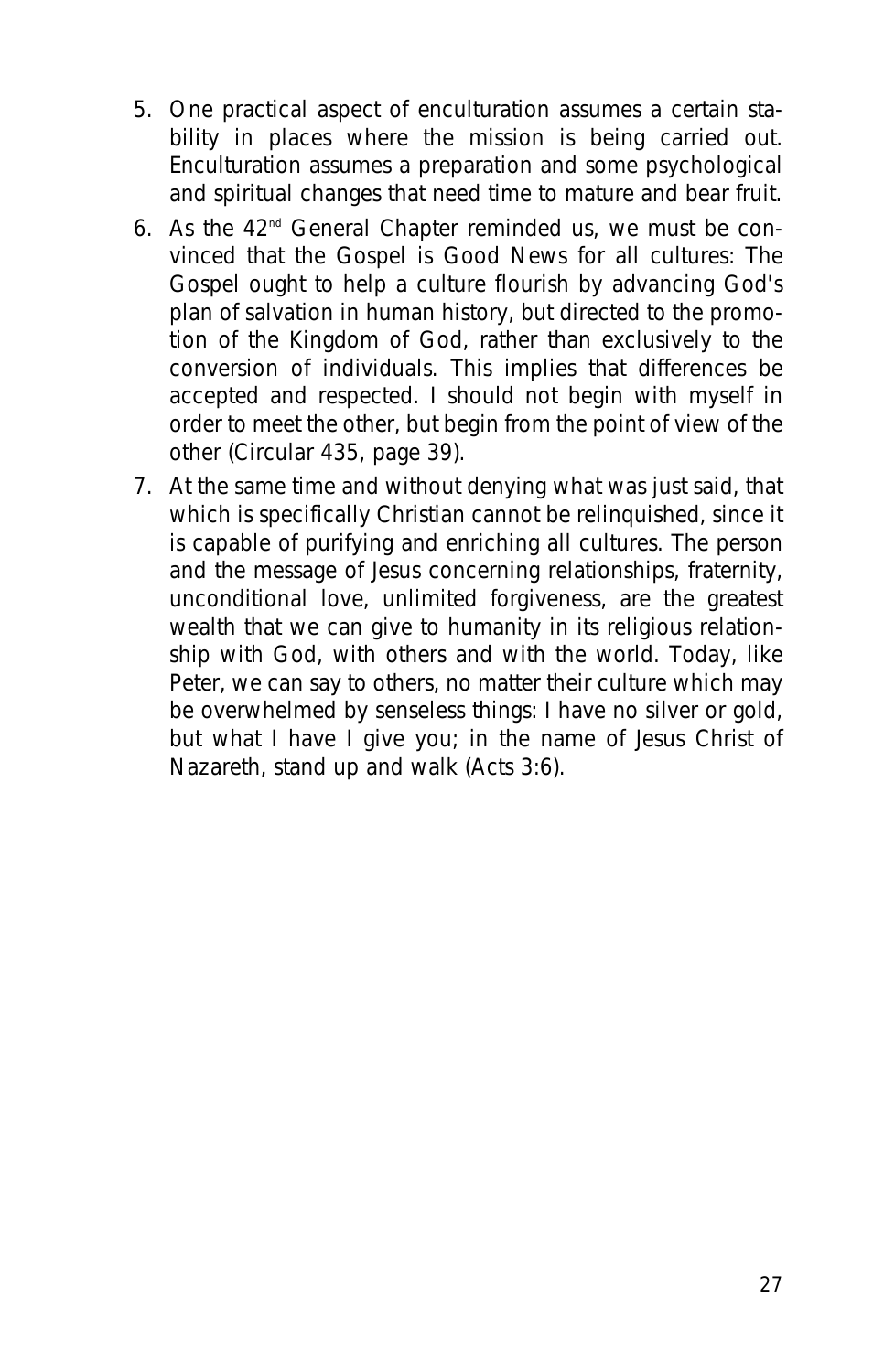# 6. Proclamation and Dialogue

The proclamation of Christ and interreligious dialogue are two actions of Evangelization, complementary but different from one another. *In the light of the economy of salvation, John Paul II tells us, the Church sees no conflict between proclaiming Christ and engaging in interreligious dialogue. Instead, she feels the need to link the two in the context of her mission 'ad gentes'. These two elements must maintain both their intimate connection and their distinctiveness; therefore they should not be confused, manipulated or regarded as identical, as though they were interchangeable* (Redemptoris Missio 55).

Inspired by the way the Church was moving and by the changes in society in recent years, the General Chapter of 2000 proposed, among other things, two urgent needs for the next seven years. On the one hand, the Chapter proposed the explicit proclamation of the faith where this is possible, and, on the other hand, it proposed a Lasallian presence in multi-religious societies (Circular 447, page 28).

#### **6.1. Proclamation**

*The Good News proclaimed by the witness of life sooner or later has to be proclaimed by the word of life. There is no true evangelization if the name, the teaching, the life, the promises, the kingdom and the mystery of Jesus of Nazareth, the Son of God are not proclaimed* (Evangelii Nuntiandi 22). For that reason Paul VI stated that beginning with Peter's discourse on Pentecost, the history of the Church is often confused with the history of this proclamation. "Where possible", the General Chapter tells us. But that does not mean that we are satisfied with the minimum. By vocation we are ministers of the Word and we are called to live it, proclaim it and share it. Like Saint Paul, we can say:

*If I proclaim the gospel, this gives me no ground for boasting, for an obligation is laid on me, and woe to me if I do not proclaim the gospel!* (1 Corinthians 9:16)

For his part, the Founder states that this proclamation should lead us to a profound prayer life, so that our words might be truly effec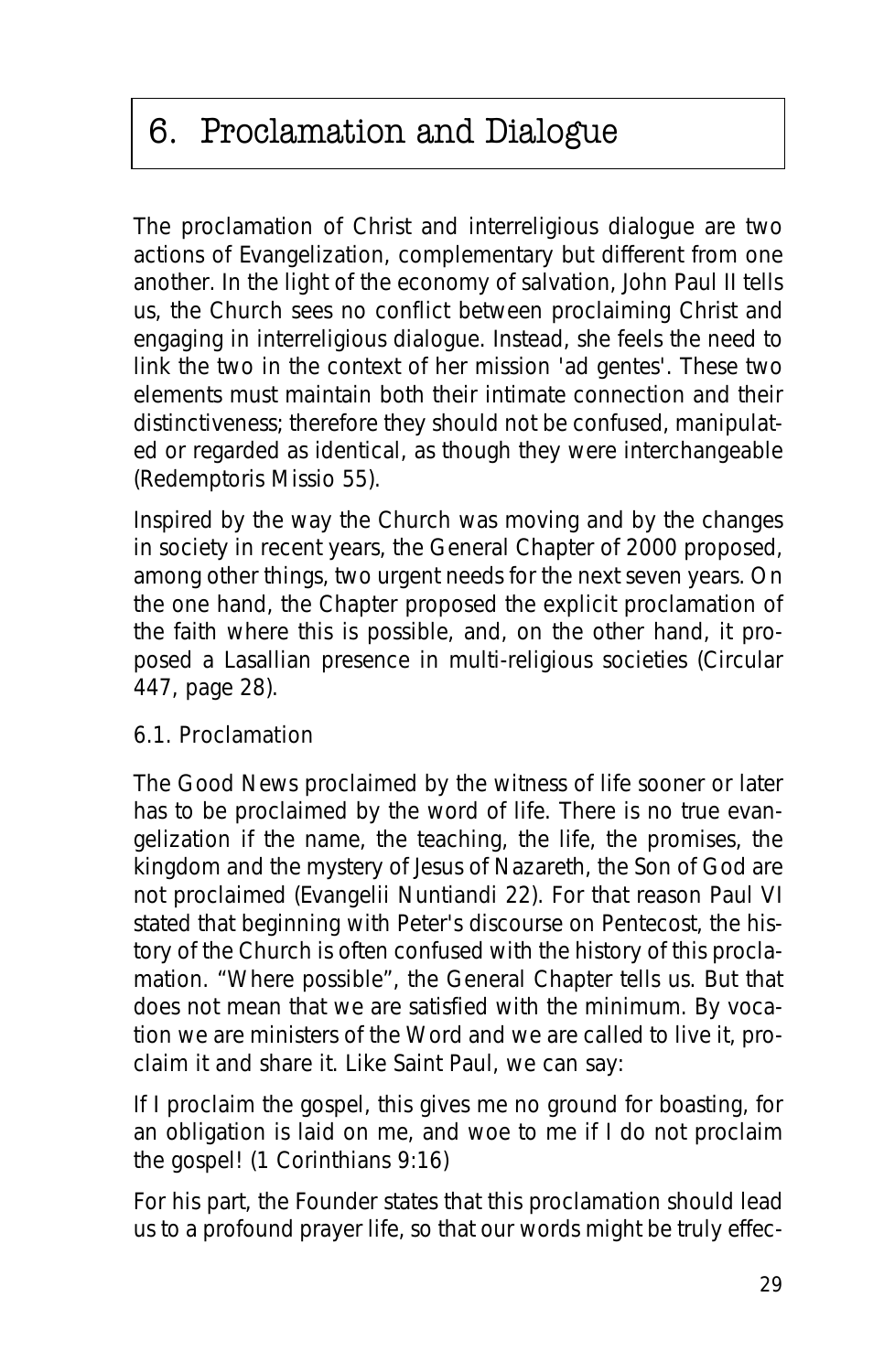tive. *You have the advantage of sharing in the duties of the apostles by teaching catechism daily to the children under your guidance and by instructing them in the maxims of the holy Gospel. You will not do them much good, however, if you do not possess in full measure the spirit of prayer, which gives a holy fervor to your words and makes them able to penetrate very effectively the depths of the hearts of your students* (Meditation 159.2).

More than thirty years ago the Declaration proposed to us a series of elements concerning the primacy of our catechetical mission which would be good not to forget. These elements summarize the rich Lasallian heritage that has characterized the Institute for more than 300 years. The Rule of the Brothers has captured the essence of this tradition and tells us: *The Brothers consider that their 'principal function' consists in the work of evangelization and catechesis whereby they contribute to growth in faith of those who have been baptized and to the building up of the ecclesial community. This conviction plays a dominant role in the formation of the Brothers as well as in the choice of the assignments for which they will be prepared* (Rule 15).

However, we know that there are very strong links between evangelization and development and for that reason it is important not to forget, especially in those cases where explicit proclamation is not possible, that *the Brother - and the Lasallian educator - labors to bring into reality the divine plan of salvation, not only when he exercises the ministry of the Word of God, but also by devoting himself, in everything he teaches, to the education of those he helps to arrive at authentic and complete maturity as human persons* (Declaration 13.5).

The Declaration also states the basic role of the catechist himself, without beating around the bush. *It is not in books or in words that the young first encounter the God who calls them, but rather in the one who catechizes them* (Declaration 40.5).

As the 43<sup>rd</sup> General Chapter studied this topic they presented us with a realistic vision of our experience today and of the diversity of current situations. The explicit proclamation of the Good News raises questions on every continent. Some questions come from the multi-religious context, some come from the phenomenon of de-Christianization, some come from secularization or from non-belief. The Chapter also stated that when the explicit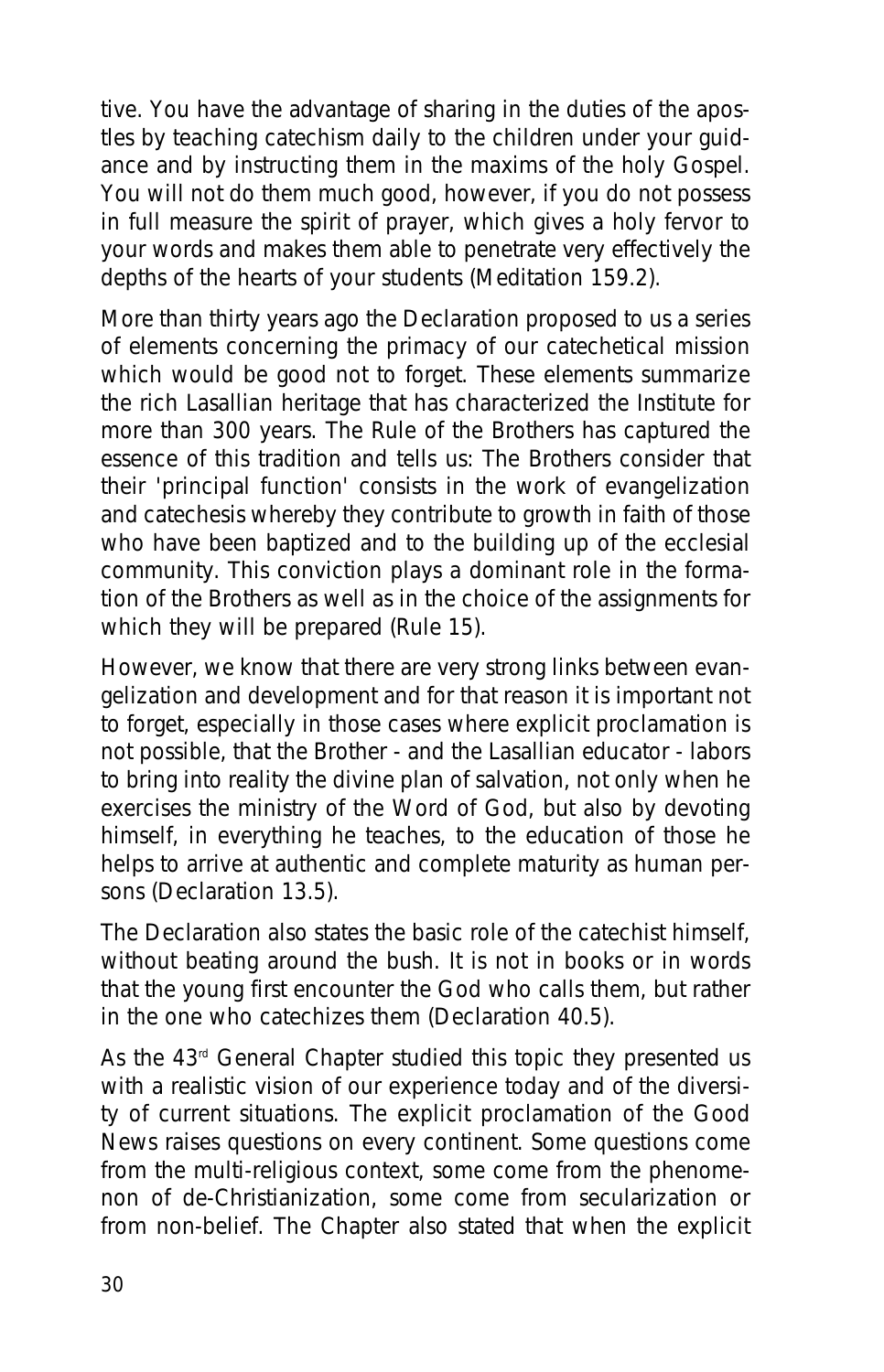proclamation of the Good News is done in a way that is overbearing, it is doomed to fail because the young person does not feel that he is respected. The explicit proclamation of the Good News is done in religion class, within the school schedule and by means of pastoral ministry activities outside the school schedule.

Based on these experiences we Brothers and Lasallian colleagues have been invited to a renewed commitment to catechesis and to renewed training in this particular area, which is very important, as was already highlighted when we spoke about enculturation, getting involved in the world of the young and their culture, which is certainly an ambiguous one, but which bears Gospel values.

Among my memories as a young Brother I cannot forget the influence that three Institute catechetical events had on my life during those years of the Second Vatican Council - years which were marked by a climate of renewal and enthusiasm. I am grateful to the Lord for having been able to study at the Saint Pius X Institute in Salamanca, Spain, where catechesis occupied a privileged place not only on the curricular level but also and above all in the spirit that was radiated there. The magazine *Sínite*, the catechetical index and the catechetical exposition hall are proof of this spirit. Secondly, there was the publication by Brother Michel Sauvage of *Catechesis and the Laity*, which was a milestone in our history; and finally, Brother Superior General Nicet Joseph published Circular 371, dated February 2, 1962, entitled *The Catechetical Mission of the Brother of the Christian Schools*.

Brother José María Navarro in his doctoral dissertation *Lasallian Catechesis During the Last 50 Years* summarized the essential points of this important circular, recognizing at the same time just how current it continues to be for our catechetical mission: *Catechesis is a priority for the Church; our mission is one of the most necessary; the proclamation of Jesus Christ is at the center of catechesis; the catechist should be well-prepared in all aspects; the Christian school is the privileged place for the proclamation of the Good News; catechesis should hold a prominent place in the school; the Christian school ought to have a favorable atmosphere so that faith can grow; the Christian school should become a community of active faith; true faith education cannot happen without the witness of teachers and a fraternal atmosphere that should exist there* (page 180).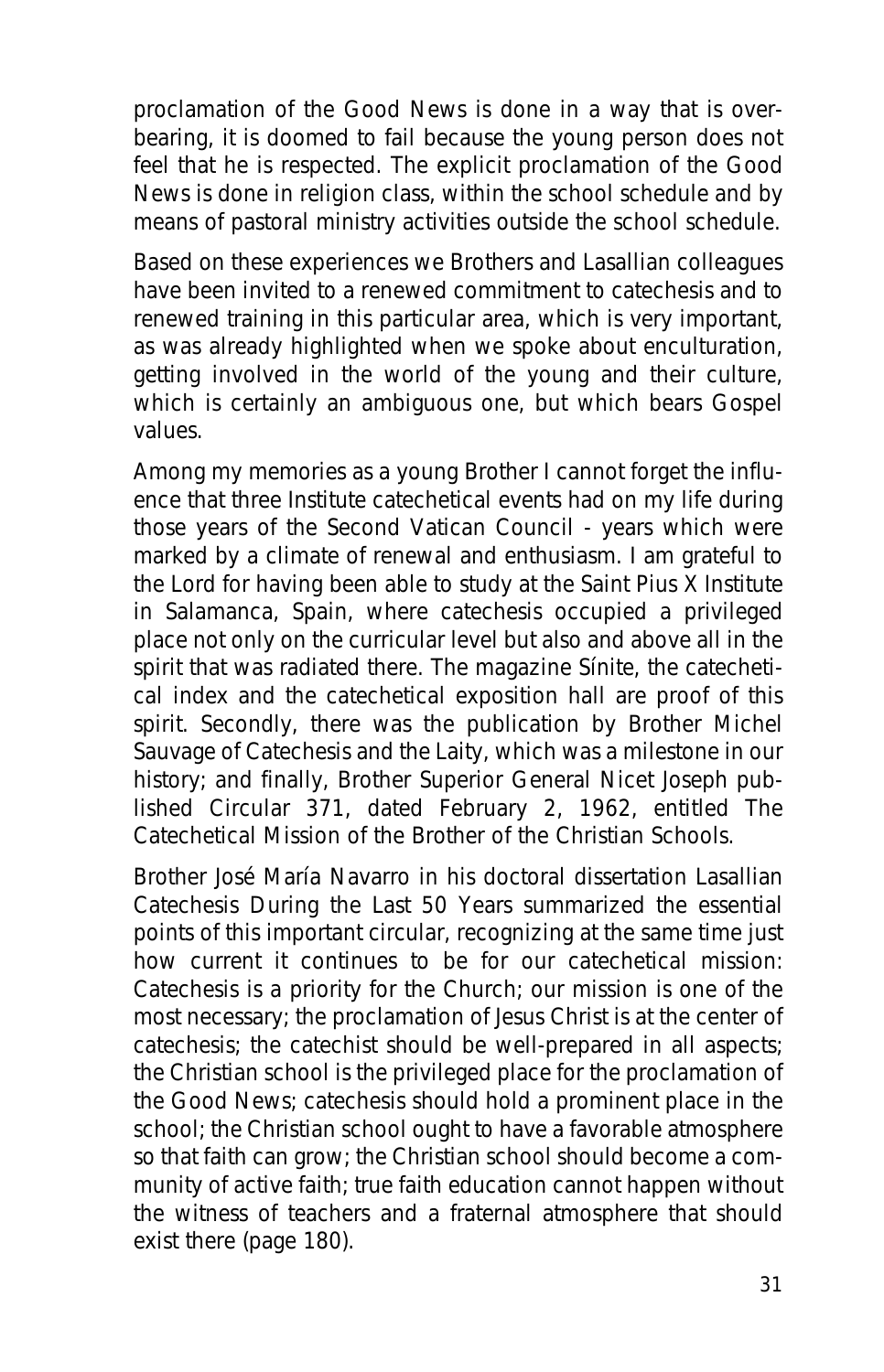I believe that for the Lasallian presence it is becoming more and more clear for us today that catechesis should be integrated into the broader field of pastoral ministry. In this sense pastoral ministry that takes place within a school is not the same as a school where pastoral ministry is key. Pastoral ministry cannot be reduced to just participating in the sacraments or in the liturgy. A school where pastoral ministry is key is one in which practical transforming actions of a Church community take shape; where these practical activities aid in the commitment to proclaim the Gospel and to promote the dignity of the person; where the saving presence of God is celebrated.

Pastoral ministry is a means that facilitates the encounter of the person with God and the discovery of his plan of salvation. We should not forget that today a necessary and urgent way to evangelize is to make something human. This is always possible even in pluralistic societies where we find ourselves more and more. At its deepest level, to be a Christian means to promote everything that is human within us, living a fraternal relationship with one another and a relationship as children of God. *To open young people to life, to a sense of their responsibilities, to knowledge and to love, is already a way of accomplishing God's work since his Kingdom is built both by the activity of the Church and by work in the world* (Rule 15c).

Keeping in mind at the same time that, in Christian environments, pastoral ministry, a part of the Church's mission, constitutes a group of activities which make salvation present by means of knowing Jesus Christ, his life, his message and his basic commandment - love. The Founder places the bar that we should reach at a very high level. *If you love Jesus Christ well, you will try in every possible way to enkindle his holy love in the hearts of the children you are forming to be his disciples. See to it that they often think of Jesus, their good and only Lord, that they often speak of Jesus, that they long only for Jesus, and desire only for Jesus* (Meditation 102.2). It is in this sense that we can speak of a pastoral ministry of discipleship.

Pastoral ministry translates into an immense gamut of possibilities inspired by creativity and by apostolic zeal - departments of faith education, commissions, volunteer movements, Christian faith communities, youth groups, prayer groups, missions, apostolic groups which serve the poor, retreats, study groups, and more. I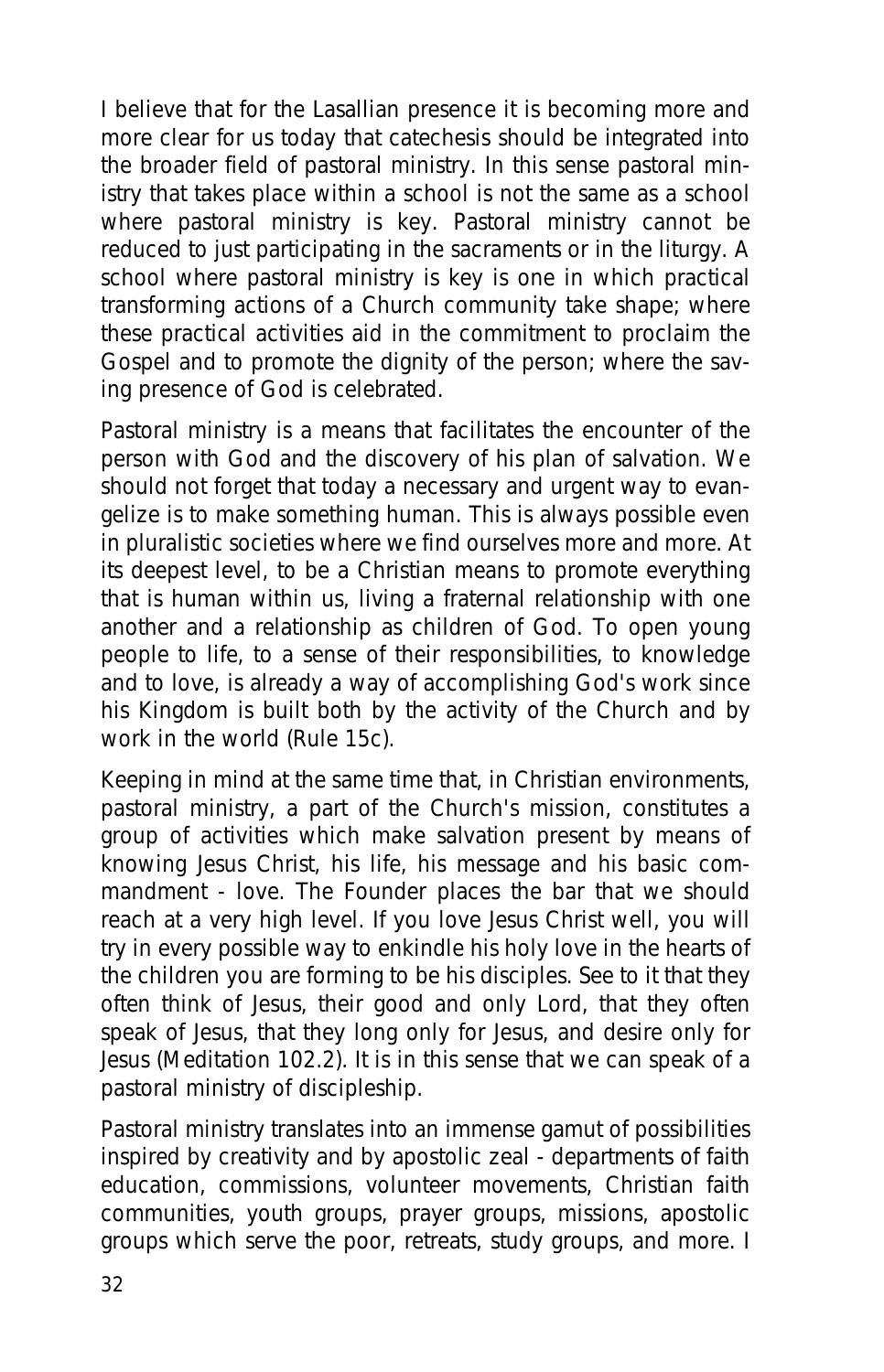must confess that during my visits I have been amazed by the number and by the energy of such groups in some of our schools and I think especially about the Middle East where, along with Christian groups, there are other service groups or activities comprised of students of different religions.

Besides these things, pastoral ministry activities should not forget the wonderful Lasallian traditions that have distinguished so many generations of our students, traditions such as the daily reflection, the frequent recall of the presence of God, prayer at the beginning of certain activities, spiritual mentorship, contact with Gospel maxims, liturgical participation, initiation in sacramental life, and more.

Today, as we speak about shared mission, it is also true that we share pastoral ministry activities whereby each one, from his own vocation, participates actively in pastoral ministry programs in schools and it is here where they contribute their irreplaceable complementarity based on their own state of life.

#### **6.2. Dialogue**

The spirituality of communion, in a Church which defines itself as the People of God, should lead us to live dialogue in various areas and on different levels - the most important type of dialogue in the globalized world in which we live is ecumenical and interreligious dialogue. And John Paul II presents to us what the purpose of this dialogue is: *Through dialogue, the Church seeks to uncover the 'seeds of the Word'*, (Ad Gentes, 11, 15) *a 'ray of that truth which enlightens all'; these are found in individuals and in the religious traditions of mankind.* (Redemptoris Missio, 56).

Ecumenical and religious dialogue is a reality we have lived in our Lasallian Centres thanks to our international character. In fact, our presence in the Middle East, Asia and Africa, which goes back more than 150 years, is noted for its extraordinary spirit of respect, dialogue and tolerance. On a personal note, my visits to these Regions of the Institute have been some of the most wonderful experiences that I have had as Superior General. At the present time it is a fact that there are Lasallian educational works in Europe - and also more and more in North America and Oceania - where a significant percentage of our students are Muslims, Hindus, Buddhists or they come from other religious groups or they are non-believers.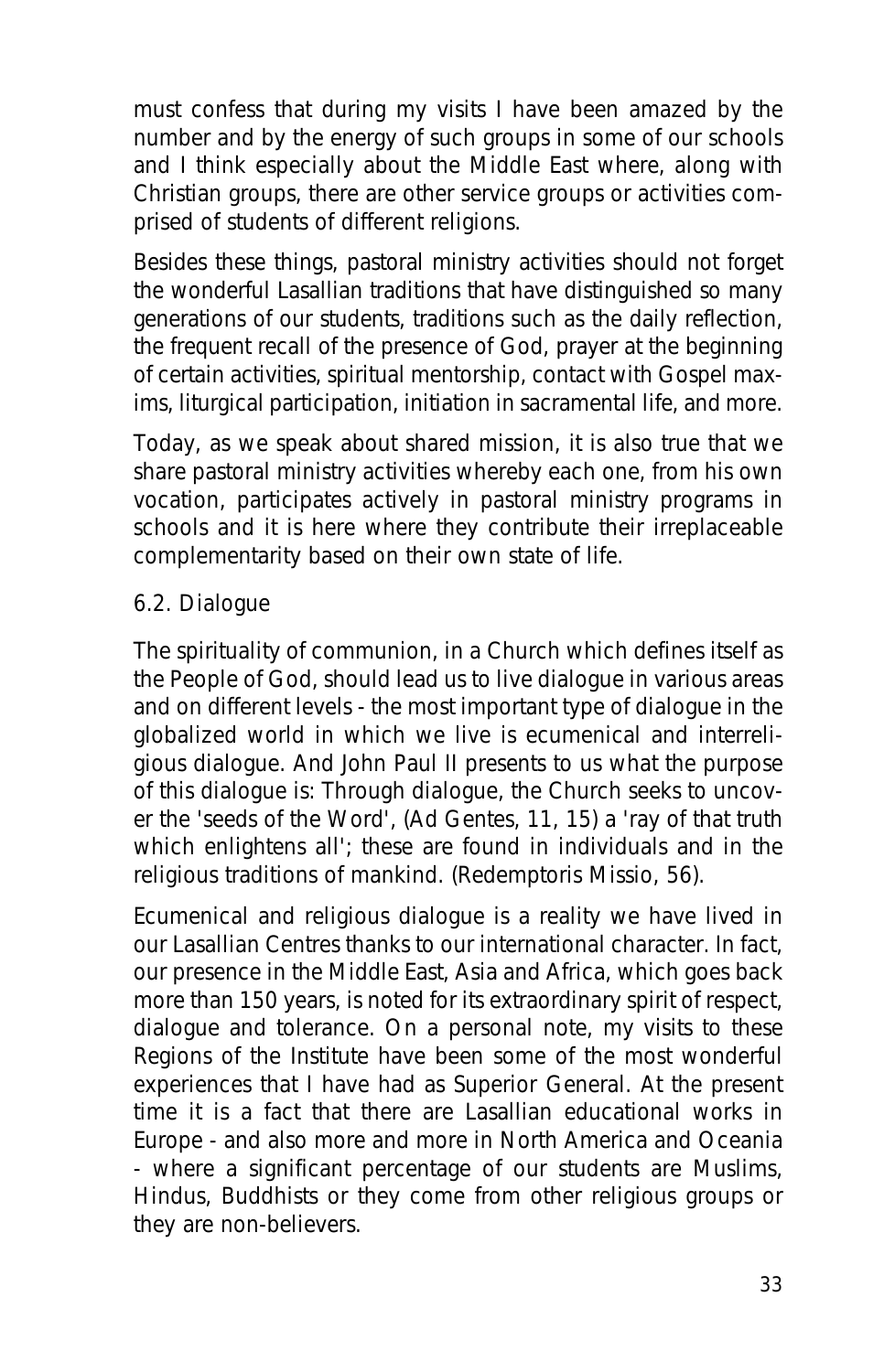The scale of this kind of dialogue is already classic and it goes from the dialogue of life to the dialogue of theological interchange right through to the dialogue of action and religious experience (cf. Diálogo y Anuncio, 1991).

In this regard, our last General Chapter tells us how great religions live a faith that is centered on God's design which has created all humankind and which calls everyone to live together as brothers and sisters and to journey towards God as sons and daughters. Christianity must be seen in this context and it must dialogue, be tolerant, and work together with other religions in building a world that is more just, while still being witnesses of Jesus Christ, the manifestation of the Father.

An Institute such as ours, dedicated to Christian education, is at odds with this dilemma: to create an educational environment centered in inter-cultural and interreligious openness on the one hand; on the other hand, to raise the awareness of young Christians about loyalty to the Gospel and to the Church.

The Chapter of the Brothers invites us to interreligious dialogue on four levels:

- **Life**: We Brothers, partners, and young people should build up friendly relations with others and nurture a fraternity which transcends religious differences.
- **School**: A place where the child is the focus of concern, whatever his religious beliefs. It is a place where human and religious education is given, and where the educational service of the poor is a priority.
- **Service**: Despite their religious differences, Brothers, partners, and young people show solidarity in their service of the poor.
- **Institution**: There is inter-faith dialogue at national and international gatherings. (Circular 447, pages 31 - 32).

It seems to me that the deepest roots of interreligious dialogue are in the Gospel and the teaching, freedom and actions of Jesus. For Him, the principal commandment is to love God and neighbor. For Him, at the end of life we will be judged on how we loved: *I was hungry and you fed me, I was thirsty...* (Matthew 25). Dialogue which goes beyond religious differences should lead us to build a world where all can be and feel that they are sons and daughters of God; brothers and sisters among themselves who pay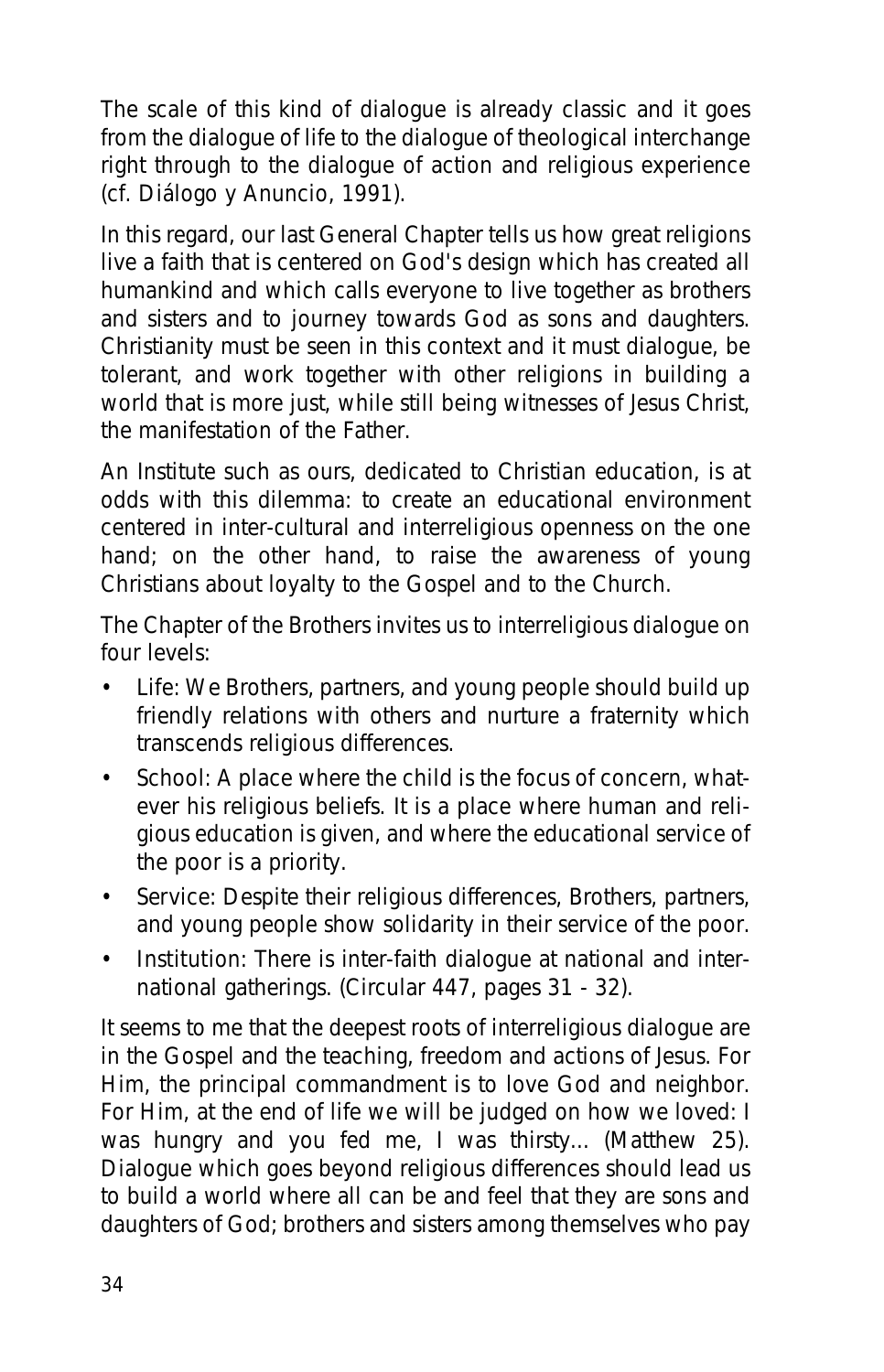special attention to the poor and to those who suffer. In other words, it leads us to build God's Kingdom together, a kingdom based on welcome, forgiveness, humility, closeness, tenderness, solidarity, compassion, and mercy.

Undoubtedly it is in Asia, the birthplace of great religions, the privileged place for this dialogue, that today is opening to the world. For this reason, I asked one of the Brothers from Malaysia, who has much experience in this area, to share with me some concrete ways of living the dialogue of life and religious experience in our communities, and I share this with you now. Differences in living should be mutually complementary and enriching:

- Our communities tend to be very much organized around work and service and they have the latest conveniences; communities of other religious groups emphasize life in general and especially the spiritual life. People share with members of these communities during the course of the day and their work is less formal.
- In one way or another, we Catholic religious are perceived as scholarly teachers - they are seen as holy and spiritual people of prayer.
- In general, we appear as being less committed to the poor directly, but we are admired for the way we influence people intellectually.
- As our religious communities are committed to justice and peace, there are also similar movements and authorities to work with jointly.
- Their meditation and psalm prayers seem to be more solemn and less hurried than our vocal prayers.
- In some cases their religious communities are temporary formation centers where adherents to their religion spend a fair amount of time, without embracing the religious life permanently.

The **experience of God** that we are called to live is also a meeting point. This means that *purification* is part of the process, symbolized by the water of baptism, the baths of Hinduism, the sprinkling of water in Buddhism... These rites are signs of the integration of the divine and the human. As a Sufi poem expresses it: *"I have thought about You so much that my being gradually*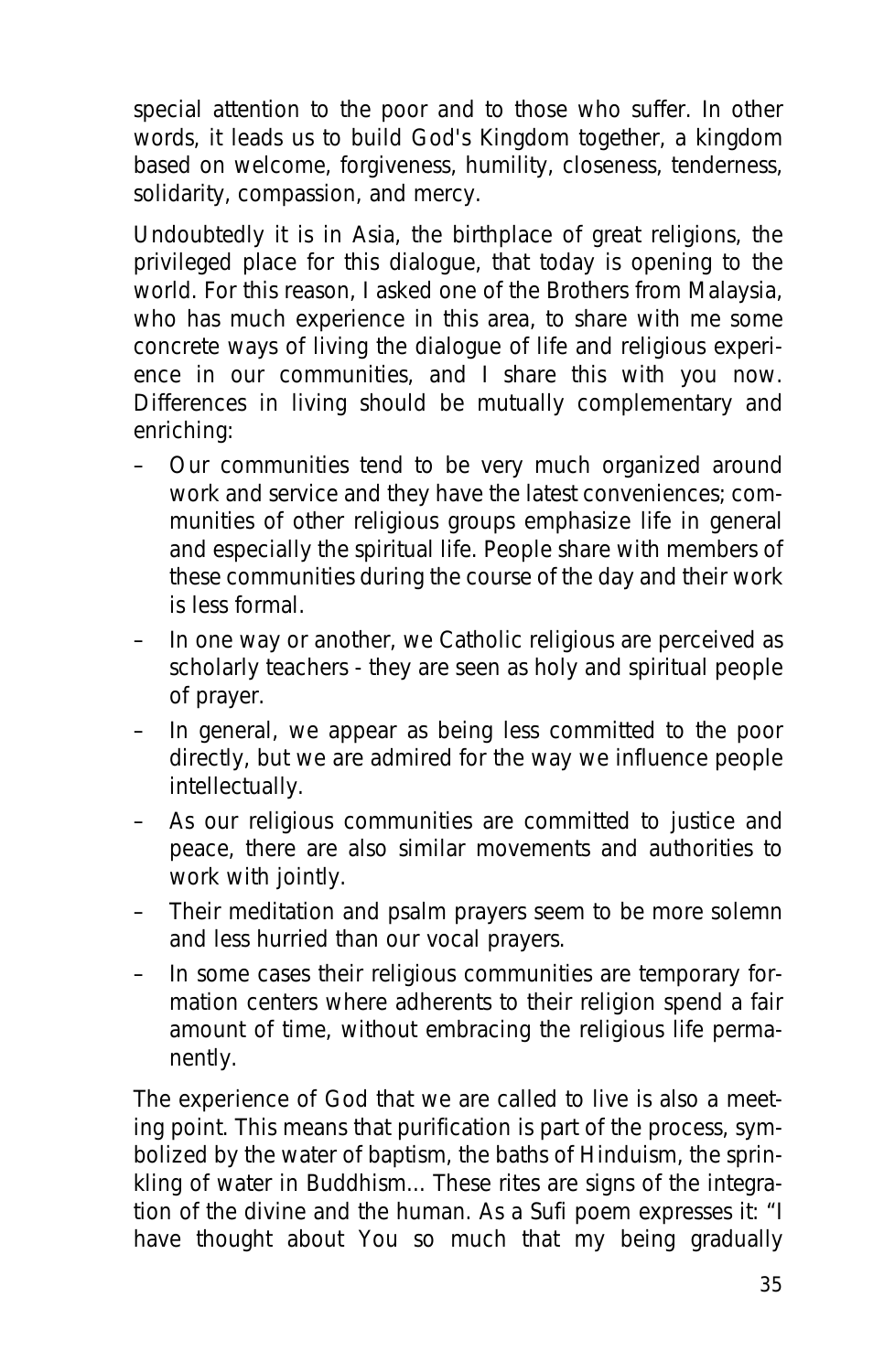*changed into Your Being. You approached me and little by little I drew farther away from myself."* We could use these words from Saint Paul to translate those words: *I have been crucified with Christ; yet I live, no longer I, but Christ lives in me* (Galatians 2: 19).

Purification is not an end in itself, but the road towards union with God. When a person has lost the *"I"* he becomes a sacrament of God. *What he sees, he sees with the eyes of God; what he hears, he hears with the ears of God; and the words he speaks will be God's words* (Sufi poem). Or, as Tagore expressed it as he shared his experience of transcending things being submerged in God: *I come to You not just for a glass of water, but for the spring itself. I come not looking for a guide to lead me to the door, but to lead me inside the Lord's house; I search not just for love present, but for Love itself*. We should recognize that the Spirit *blows where it will and we do not know where it comes from or where it goes* (John 3: 8) and be open to all that is noble and good, offered to us by other persons and other religions.

This certainly does not mean that we should fall into the trap of relativism and think that everything has value. We make our contribution based on Christ, whom we follow and with whom we want to identify. This is not to say that all opinions are true, but rather, that all religions which sincerely seek God and are open to the needs of one's neighbor, especially the poor and needy, are roads that lead to God.

Diverse religious expressions enrich the world, as G. Jung expressed. *It does not matter what the world thinks about religious experience; those who have it possess a great treasure of something which for them becomes a source of life, meaning, and beauty, which gives new splendor to the world and to humanity*. What is certain is that when religion seeks union and the experience of God, this always translates into a desire to give of oneself and to surrender oneself for others. In this sense, we can almost say that outside of a fraternity there is no salvation.

Interreligious dialogue opens up tremendous possibilities to us that we can face together. For example: promoting and fostering such dialogue and dialogue between cultures, avoiding what has been called the clash of civilizations; committing ourselves to peace and non-violence; creating networks of solidarity, and working for a more just international order and for those who are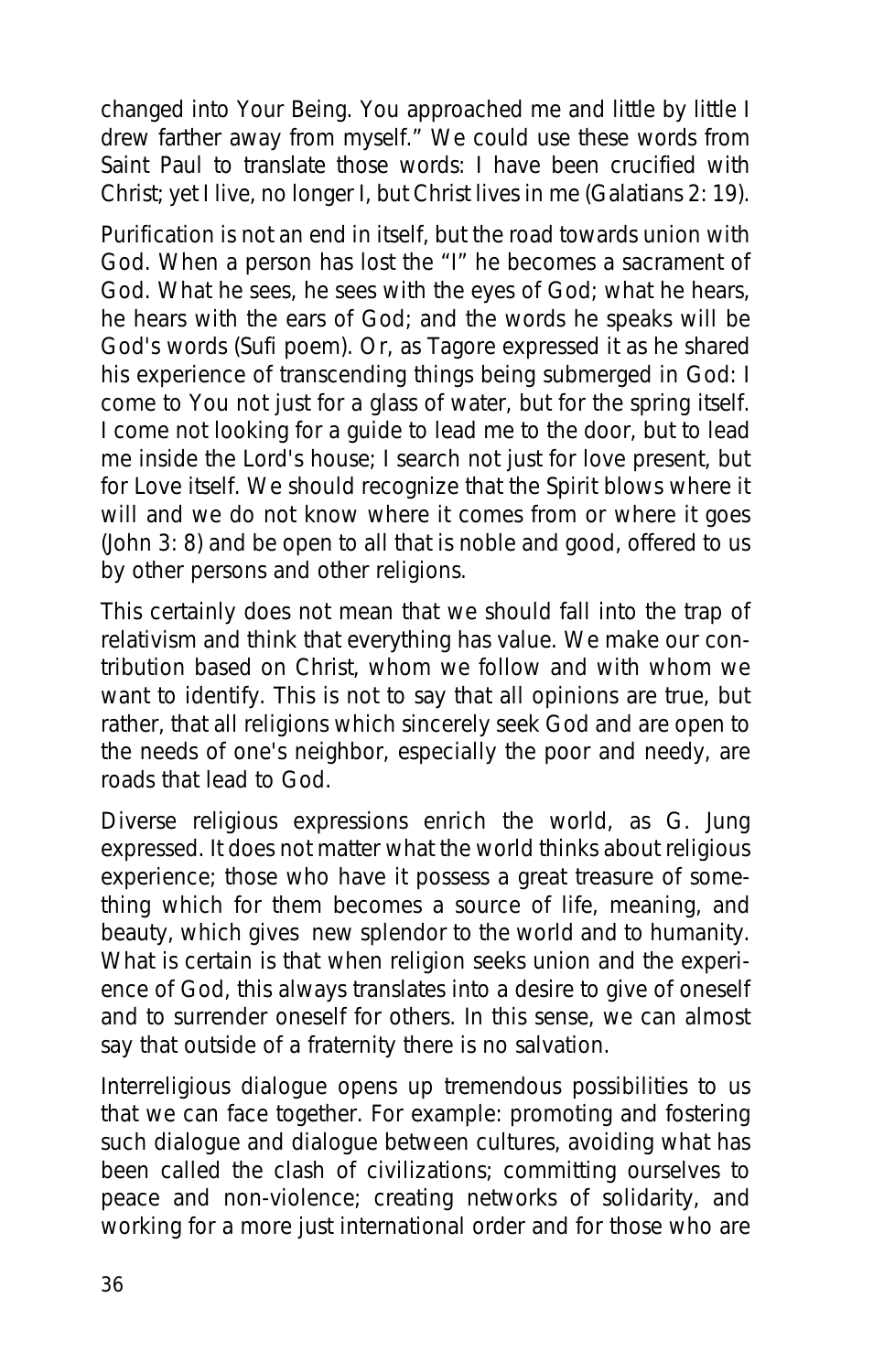excluded; defending human life and nature; being witnesses of transcendental and ethical values.

This needs to be done without forgetting, daily, about respectful and fraternal dialogue that allows us to feel comfortable with those who are *"different"* and to be aware of our own goodness on the level of love and friendship which goes beyond mere understanding on the level of ideas or intellectual concepts. As Brother John D'Cruz, a Malaysian Brother, says: *During these times of deep, personal and genuine sharing of our stories, feelings, desires and dreams, moments of silence also emerge. Such moments of silence are a call to stop our aimless thoughts and to open ourselves, in wonder, to a deep knowledge of our spiritual life. It is during these moments of silence where true dialogue springs up from the heart and makes it possible to combine unity and diversity*.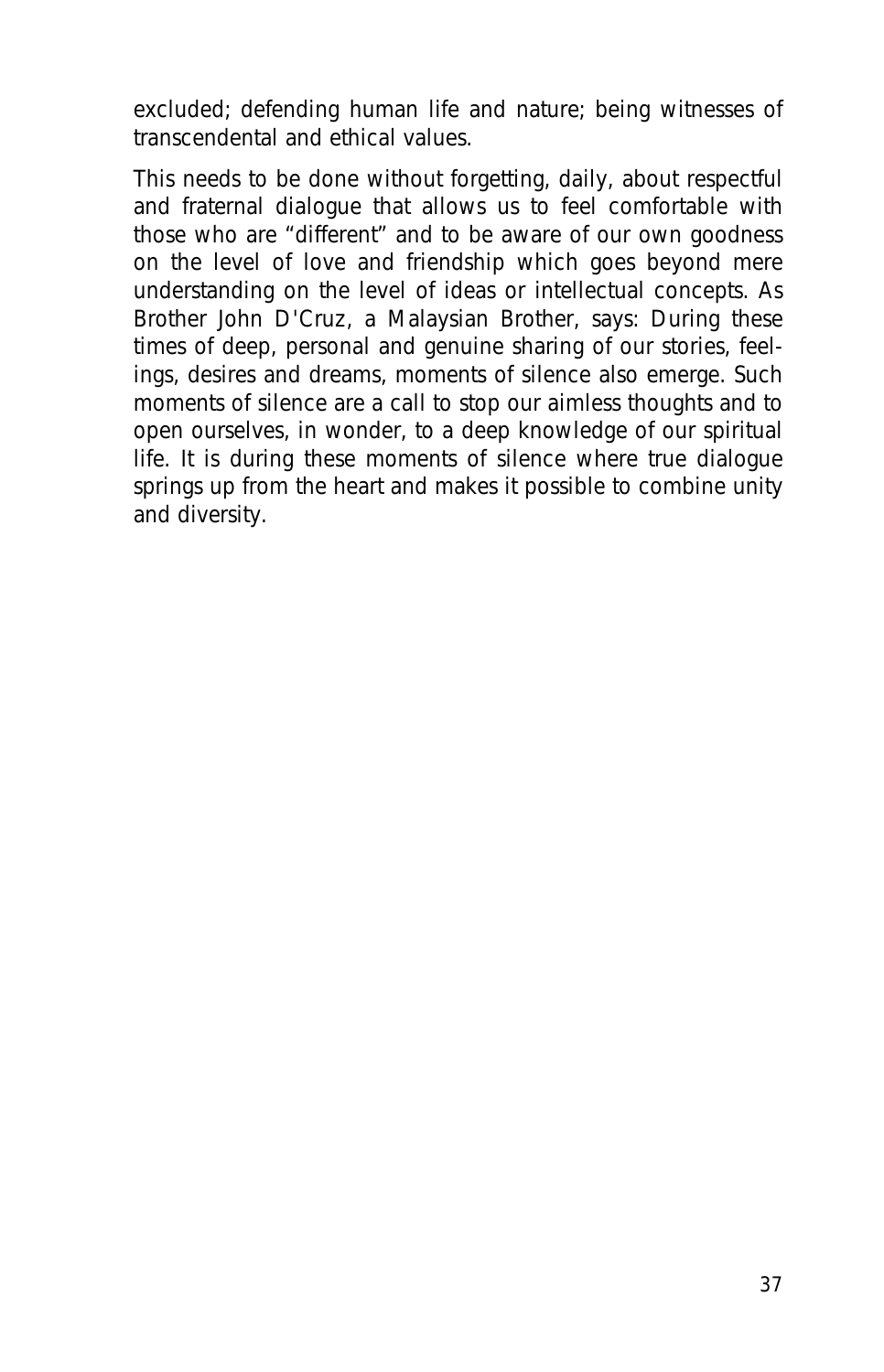# 7. Making God's face visible

The world today needs more than theories, statements, and signs that will shake it up and open it to what is important. The Founder tells us that young people learn more by what they see than by what they hear. *Example makes a much greater impression on the mind and the heart than words, especially for children... and they ordinarily model themselves on the example of their teachers. They are led more readily to do what they see done for them than what they hear told to them* (Meditation 202.3). Lasallian institutions should offer an alternative scale of values - one that challenges the status quo, one that is an inspiring model for a society, and one that is inspired in Gospel values.

Education today ought to lead young people to an encounter with God in their inner selves. We should educate about the world within. Paradoxically, this is achieved when we facilitate the discovery of one's own vulnerability.

At the Euro La Salle meeting in Strasbourg, France in 1994, Gabriel Ringlet, Vice-President of the University of Louvain, Belgium, said it well with these words: *I think that today it is urgent to teach about human vulnerability at home, in school, in churches, at work, in marriage. There is nothing to be ashamed about in recognizing one's own mistakes, brokenness, wrinkles... no matter if you are a parent, spouse, teacher, vice-rector, or priest. Even God! The great thing about Christianity is to dare to say that God is fragile. It is to dare to say that within each human being, even the most wretched, "there exists a crack that opens to another universe." The key to experiences in teaching, like the key to experiences in loving or to spiritual experience, is that of not having it all. What a wonderful vocation for today's schools! To invite each person to reach their own inner land. To allow each one to discover their own promised land. To encourage each one to voice their own story. To help each one to descend to the most secret truth about themselves*.

But this does not mean giving up on commitment for the good of our brothers and sisters. Today we hear talk of the end of history an invitation to give up on utopia and commitment. What is spoken about is personal intimacy and fulfillment, a belief with no regard for neighbor or history. The great values of our world today seem to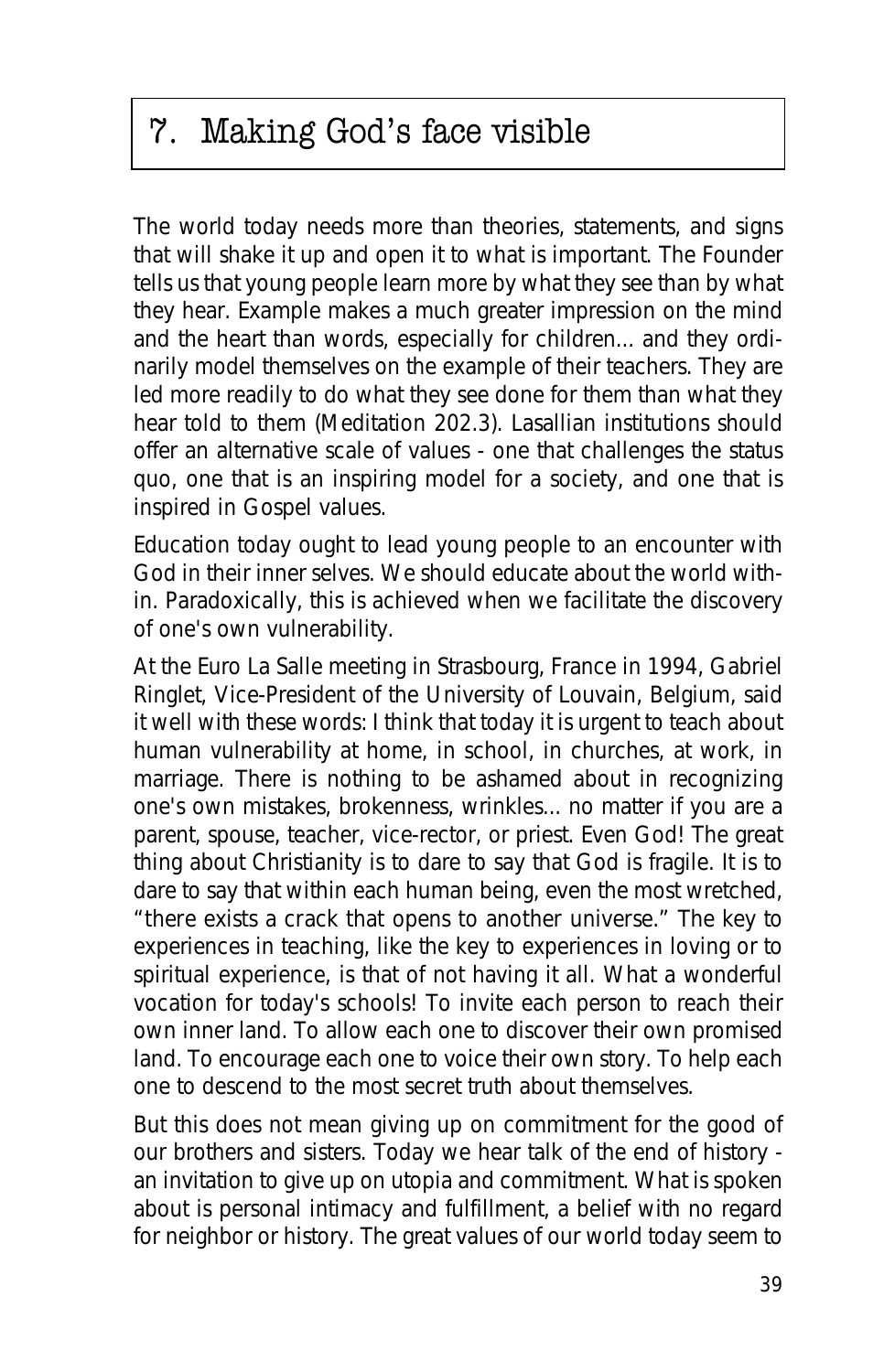be individualism, competition and consumerism. Along these lines, together with Manuel Díaz Mateos, a Jesuit who works in Peru, we could say that we are going from Amos, the prophet of justice, to Hosea, the prophet of mercy and affection. Whether we like it or not, we should be open to the signs of the times, which, for all their ambiguity, do show us the land where we can sow the Good News in the heart of the young people whom we educate.

Hosea encourages a dispirited, broken and wounded people with the gentle language of affection, forgiveness and grace: *So I will allure her; I will lead her into the desert and speak to her heart* (Hosea 2: 16). God decides to heal Israel with great affection. Might this not be a call for us to take more seriously the wounds of the heart in young people in order to heal them? Is not the Good News, provided by Christian education, first and foremost an awareness of being loved, valued, blessed, a way of counteracting low selfesteem? And in a society where everything is bought and sold, do we not have to become gratuitous, which will allow us to develop the ability to contemplate, be thankful for, and be amazed at mysteries or beauty?

This does not mean the renunciation of justice. In fact, union with Yahweh is founded on justice and law: *I will espouse you to me forever: I will espouse you in right and in justice, in love and in mercy; I will espouse you in fidelity, and you shall know the LORD*. (Hosea 2: 21-22).

The invitation of Jesus for us to become like children is an invitation to open ourselves to the world, to grace, to tenderness, to caressing, to affection, since children are open to these things. There is no doubt that people today, the young people we teach today, above all need a word or a gesture that will get through to their heart and it is there that they will meet God and then open themselves to their brothers and sisters in need. The challenge is always to know how to unite this understanding and warm approach with the prophetic word and the rebellious gesture, all of which spring from the same love. Is this not perhaps the Lasallian message? *You must consider the obligation you have to win their hearts as one of the principal means to lead them to live in a Christian manner. Often reflect that if you fail to use this means, you will drive them away from God instead of drawing them to him* (Meditation 115.3).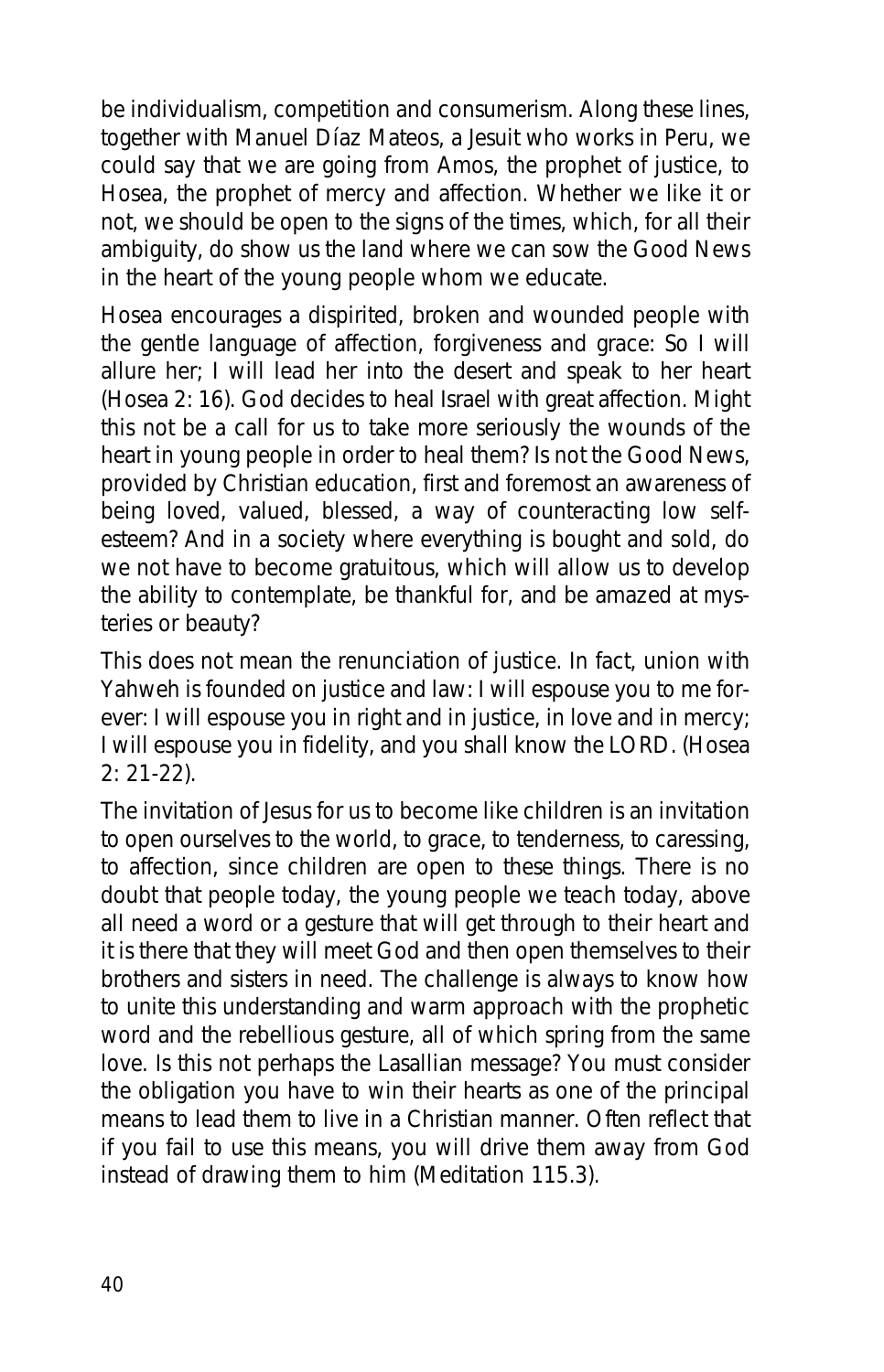# 8. Conclusion

We know that our age, which we can characterize by its religious indifference, is, paradoxically, marked by an irrefutable spiritual thirst. Expressions of this phenomenon are conflicting and ambiguous. Not knowing where to quench the thirst for the infinite, one drinks from many cisterns, cisterns which oftentimes are broken as in the image of Jeremiah. Therefore, along with the poet Luis Rosales, we can say:

> *We can go at night, at night, We can go with no moon, no moon, So that to find the source. It is only our thirst that will light the way for us.*

The world today, and particularly the world of the young, hopes that we might be able to share with them a renewed face of God, the fruit of our personal experience and of our closeness to him. *What we have seen, what we have heard, what we have touched...* to be for them a God-friend; one who loves all beings, the humble servant of his creatures, who came to serve and not to be served, one who is able to love gratuitously, to forgive unconditionally, one who is always close, who suffered as the poor suffer, who desires salvation, happiness, good fortune, peace for all, who raises our dignity and asks for our responsibility - the God of the Kingdom revealed in Jesus.

And from this experience we should offer to the young and the world, hearts willing to listen to them, understand them, put them again on their journey; **communities** able to welcome them and guide them; **schools** that are close to their concerns; a **catechesis** able to give meaning to their lives and to commit them to building up a world that is more fraternal, human, where solidarity is evident and participation is the norm, a foretaste of the Kingdom; a **pastoral ministry** in which the transforming presence and fullness of God is lived in the first person.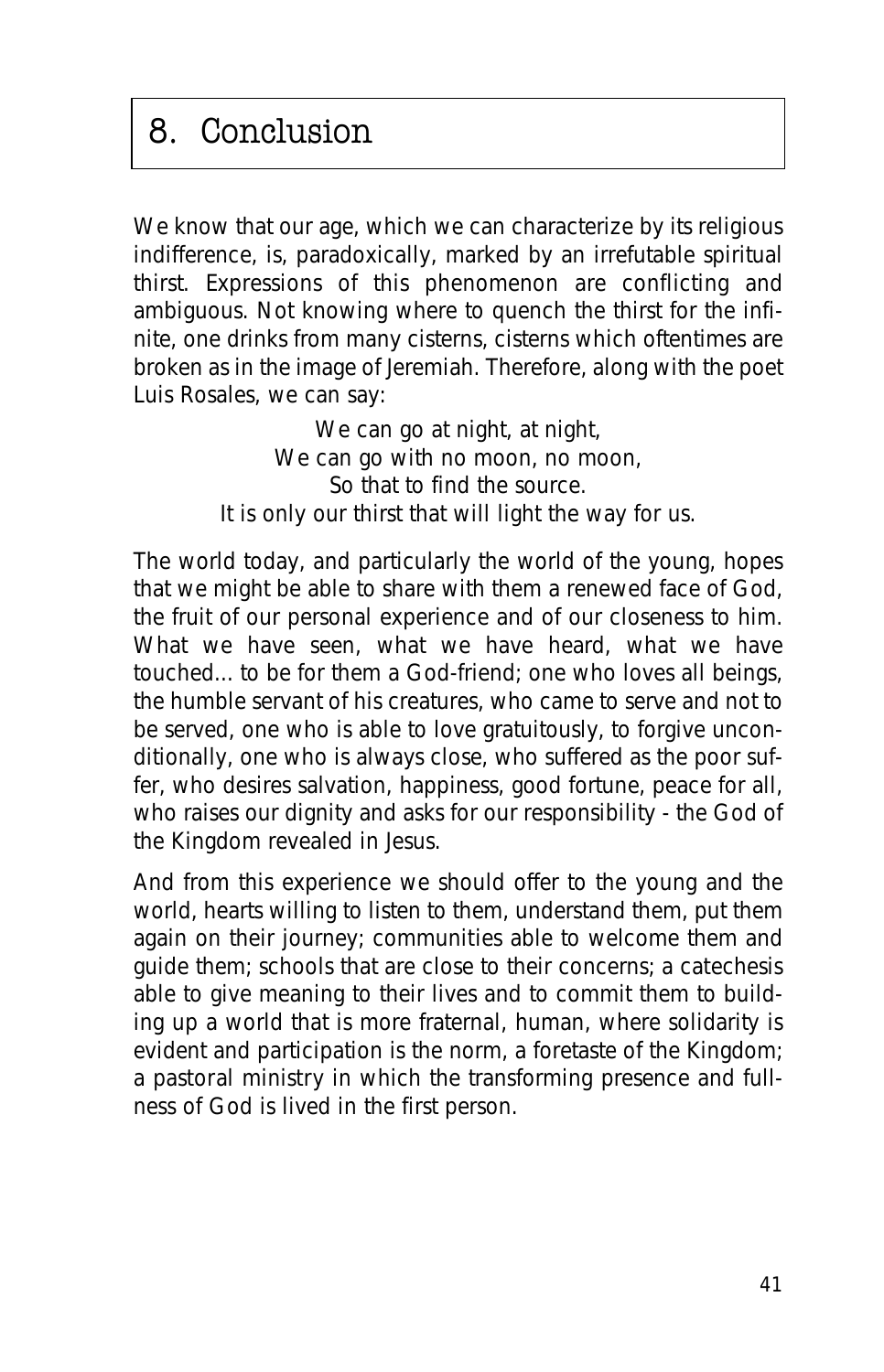### For sharing

- 1. What is the situation in which the children, young people or adults with whom you work are living? Is their situation reflected in this booklet?
- 2. Which aspects of what you have read and reflected on have shed new light on your vocation of catechist, "Minister and Servant of the Word"?
- 3. Which texts of De La Salle, of those you have read in the booklet, have most attracted your attention? Why?
- 4. From the situation in which you live as an educator in the faith, which are the most important objectives you have found in reading this text, in each one of the chapters?
- 5. In your reading and reflections on what you have read, have you found keys or lines of action for overcoming the difficulties which you encounter in your evangelizing work?
- 6. How do you intend to promote in your education center this essential dimension of the Lasallian education mission? What initiatives do you propose?